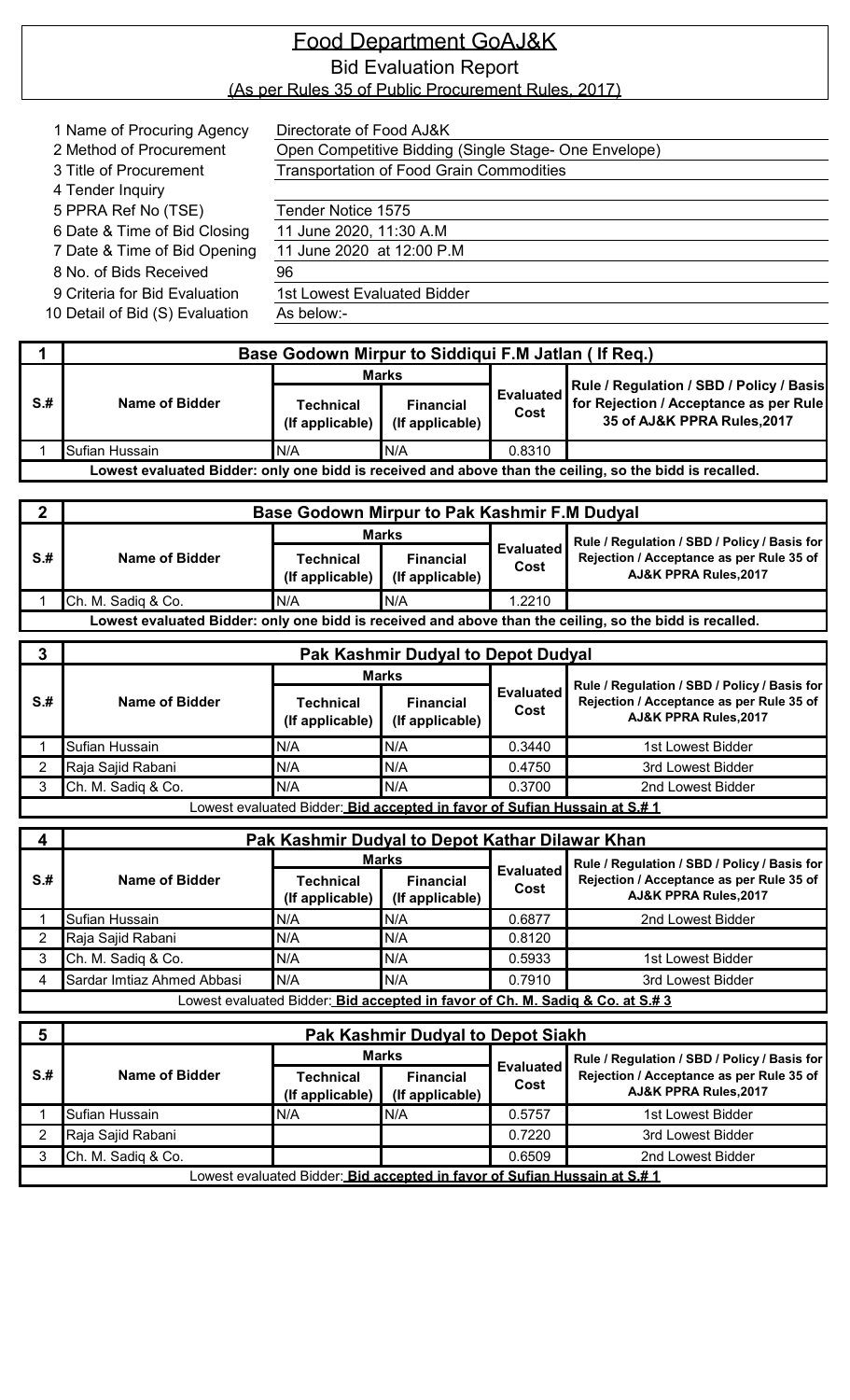| 6           | Pak Kashmir Dudyal to Depot Narr |                                                                               |                                     |                          |                                                                                                                   |  |  |
|-------------|----------------------------------|-------------------------------------------------------------------------------|-------------------------------------|--------------------------|-------------------------------------------------------------------------------------------------------------------|--|--|
|             |                                  |                                                                               | <b>Marks</b>                        | <b>Evaluated</b><br>Cost | Rule / Regulation / SBD / Policy / Basis for<br>Rejection / Acceptance as per Rule 35 of<br>AJ&K PPRA Rules, 2017 |  |  |
| $S+$        | Name of Bidder                   | Technical<br>(If applicable)                                                  | <b>Financial</b><br>(If applicable) |                          |                                                                                                                   |  |  |
|             | Sufian Hussain                   | N/A                                                                           | N/A                                 | 0.6557                   | 2nd Lowest Bidder                                                                                                 |  |  |
|             | Raja Sajid Rabani                | N/A                                                                           | N/A                                 | 0.8290                   |                                                                                                                   |  |  |
|             | Ch. M. Sadiq & Co.               | N/A                                                                           | N/A                                 | 0.6470                   | 1st Lowest Bidder                                                                                                 |  |  |
| 4           | Sardar Imtiaz Ahmed Abbasi       | N/A                                                                           | N/A                                 | 0.7460                   | 3rd Lowest Bidder                                                                                                 |  |  |
| $5^{\circ}$ | Mehmood Ahmed Khan               | N/A                                                                           | N/A                                 | 0.7781                   |                                                                                                                   |  |  |
|             |                                  | Lowest evaluated Bidder: Bid accepted in favor of Ch. M. Sadiq & Co. at S.# 3 |                                     |                          |                                                                                                                   |  |  |

|      | Pak Kashmir Dudyal to Depot Jarai |                                                                               |                                     |                          |                                                                   |  |
|------|-----------------------------------|-------------------------------------------------------------------------------|-------------------------------------|--------------------------|-------------------------------------------------------------------|--|
|      |                                   | <b>Marks</b>                                                                  |                                     |                          | Rule / Regulation / SBD / Policy / Basis for                      |  |
| $S+$ | Name of Bidder                    | Technical<br>(If applicable)                                                  | <b>Financial</b><br>(If applicable) | <b>Evaluated</b><br>Cost | Rejection / Acceptance as per Rule 35 of<br>AJ&K PPRA Rules, 2017 |  |
|      | Sufian Hussain                    | N/A                                                                           | N/A                                 | 0.6477                   | 2nd Lowest Bidder                                                 |  |
|      | Raja Sajid Rabani                 | N/A                                                                           | N/A                                 | 0.8140                   |                                                                   |  |
| 3    | Ch. M. Sadiq & Co.                | N/A                                                                           | IN/A                                | 0.6370                   | 1st Lowest Bidder                                                 |  |
| 4    | Mehmood Ahmed Khan                | N/A                                                                           | IN/A                                | 0.7781                   | 3rd Lowest Bidder                                                 |  |
|      |                                   | Lowest evaluated Bidder: Bid accepted in favor of Ch. M. Sadiq & Co. at S.# 3 |                                     |                          |                                                                   |  |

| $\Omega$ | <b>Pak Kashmir Dudval to Depot Gulpur</b> |                                                                               |                                     |                          |                                                                   |  |
|----------|-------------------------------------------|-------------------------------------------------------------------------------|-------------------------------------|--------------------------|-------------------------------------------------------------------|--|
|          |                                           |                                                                               | <b>Marks</b>                        |                          | Rule / Regulation / SBD / Policy / Basis for                      |  |
| $S+$     | Name of Bidder                            | Technical<br>(If applicable)                                                  | <b>Financial</b><br>(If applicable) | <b>Evaluated</b><br>Cost | Rejection / Acceptance as per Rule 35 of<br>AJ&K PPRA Rules, 2017 |  |
|          | Sufian Hussain                            | N/A                                                                           | N/A                                 | 0.7920                   | 2nd Lowest Bidder                                                 |  |
|          | Raja Sajid Rabani                         | N/A                                                                           | N/A                                 | 0.9372                   |                                                                   |  |
|          | Ch. M. Sadiq & Co.                        | N/A                                                                           | N/A                                 | 0.7805                   | 1st Lowest Bidder                                                 |  |
|          | Mehmood Ahmed Khan                        | N/A                                                                           | N/A                                 | 0.8881                   | 3rd Lowest Bidder                                                 |  |
|          | Sardar Imtiaz Ahmed Abbasi                | N/A                                                                           | N/A                                 | 0.9000                   |                                                                   |  |
|          |                                           | Lowest evaluated Bidder: Bid accepted in favor of Ch. M. Sadiq & Co. at S.# 3 |                                     |                          |                                                                   |  |

| 9    | Pak Kashmir Dudyal to Depot Kotli |                                                                               |                                     |                          |                                                                   |  |
|------|-----------------------------------|-------------------------------------------------------------------------------|-------------------------------------|--------------------------|-------------------------------------------------------------------|--|
|      |                                   |                                                                               | <b>Marks</b>                        |                          | Rule / Regulation / SBD / Policy / Basis for                      |  |
| $S+$ | Name of Bidder                    | <b>Technical</b><br>(If applicable)                                           | <b>Financial</b><br>(If applicable) | <b>Evaluated</b><br>Cost | Rejection / Acceptance as per Rule 35 of<br>AJ&K PPRA Rules, 2017 |  |
|      | Sufian Hussain                    | N/A                                                                           | N/A                                 | 0070.                    | 2nd Lowest Bidder                                                 |  |
|      | Raja Sajid Rabani                 | N/A                                                                           | N/A                                 | 1.3140                   |                                                                   |  |
|      | Raja Shoukat Hayat                | N/A                                                                           | N/A                                 | 1.2011                   |                                                                   |  |
|      | Ch. M. Sadiq & Co.                | N/A                                                                           | N/A                                 | 0.9390                   | 1st Lowest Bidder                                                 |  |
|      | Sardar Imtiaz Ahmed Abbasi        | N/A                                                                           | N/A                                 | 1.1330                   | 3rd Lowest Bidder                                                 |  |
| 6    | Mehmood Ahmed Khan                | N/A                                                                           | N/A                                 | 1.0581                   |                                                                   |  |
|      |                                   | Lowest evaluated Bidder: Bid accepted in favor of Ch. M. Sadig & Co. at S.# 4 |                                     |                          |                                                                   |  |

| 10   | Pak Kashmir Dudyal to Depot Dongi |                                                                               |                                     |                          |                                                                   |  |
|------|-----------------------------------|-------------------------------------------------------------------------------|-------------------------------------|--------------------------|-------------------------------------------------------------------|--|
|      |                                   |                                                                               | <b>Marks</b>                        |                          | Rule / Regulation / SBD / Policy / Basis for                      |  |
| $S+$ | Name of Bidder                    | Technical<br>(If applicable)                                                  | <b>Financial</b><br>(If applicable) | <b>Evaluated</b><br>Cost | Rejection / Acceptance as per Rule 35 of<br>AJ&K PPRA Rules, 2017 |  |
|      | Sufian Hussain                    | N/A                                                                           | N/A                                 | 1.1440                   | 3rd Lowest Bidder                                                 |  |
|      | Raja Sajid Rabani                 | N/A                                                                           | N/A                                 | 1.4140                   |                                                                   |  |
|      | Raja Shoukat Hayat                | N/A                                                                           | N/A                                 | .3511                    |                                                                   |  |
| 4    | Ch. M. Sadiq & Co.                | N/A                                                                           | N/A                                 | 0.9860                   | 1st Lowest Bidder                                                 |  |
| 5    | Sardar Imtiaz Ahmed Abbasi        | N/A                                                                           | N/A                                 | 1.2880                   |                                                                   |  |
| 6    | Mehmood Ahmed Khan                | N/A                                                                           | N/A                                 | 1.1081                   | 2nd Lowest Bidder                                                 |  |
|      |                                   | Lowest evaluated Bidder: Bid accepted in favor of Ch. M. Sadig & Co. at S.# 4 |                                     |                          |                                                                   |  |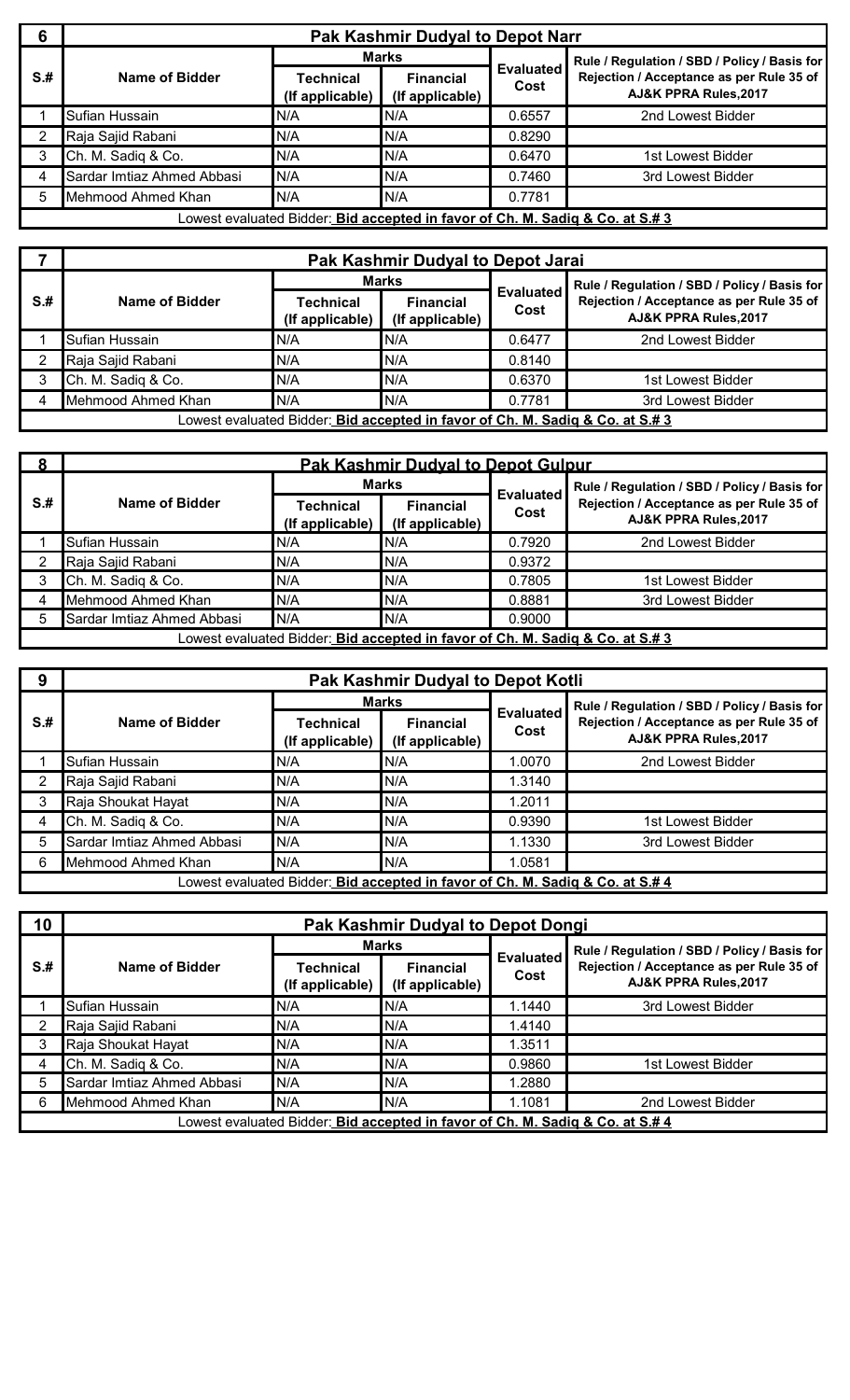| 11<br>Pak Kashmir Dudyal to Depot Chowki Mong |                            |                                                                               |                                     |                          |                                                                   |
|-----------------------------------------------|----------------------------|-------------------------------------------------------------------------------|-------------------------------------|--------------------------|-------------------------------------------------------------------|
| $S+$                                          |                            | <b>Marks</b>                                                                  |                                     |                          | Rule / Regulation / SBD / Policy / Basis for                      |
|                                               | Name of Bidder             | Technical<br>(If applicable)                                                  | <b>Financial</b><br>(If applicable) | <b>Evaluated</b><br>Cost | Rejection / Acceptance as per Rule 35 of<br>AJ&K PPRA Rules, 2017 |
|                                               | Sufian Hussain             | N/A                                                                           | N/A                                 | .1880                    | 2nd Lowest Bidder                                                 |
|                                               | Raja Sajid Rabani          | N/A                                                                           | IN/A                                | 1.4240                   |                                                                   |
|                                               | Ch. M. Sadiq & Co.         | N/A                                                                           | N/A                                 | 0.9910                   | 1st Lowest Bidder                                                 |
| 4                                             | Sardar Imtiaz Ahmed Abbasi | N/A                                                                           | N/A                                 | .3220                    | 3rd Lowest Bidder                                                 |
|                                               |                            | Lowest evaluated Bidder: Bid accepted in favor of Ch. M. Sadiq & Co. at S.# 3 |                                     |                          |                                                                   |

|                                                                               | 12 <sup>1</sup><br>Pak Kashmir Dudyal to Depot Andria Kotera |                              |                                     |                          |                                                                   |  |  |  |
|-------------------------------------------------------------------------------|--------------------------------------------------------------|------------------------------|-------------------------------------|--------------------------|-------------------------------------------------------------------|--|--|--|
|                                                                               |                                                              |                              | <b>Marks</b>                        |                          | Rule / Regulation / SBD / Policy / Basis for                      |  |  |  |
| $S+$                                                                          | Name of Bidder                                               | Technical<br>(If applicable) | <b>Financial</b><br>(If applicable) | <b>Evaluated</b><br>Cost | Rejection / Acceptance as per Rule 35 of<br>AJ&K PPRA Rules, 2017 |  |  |  |
|                                                                               | Sufian Hussain                                               | N/A                          | N/A                                 | .5480                    | 2nd Lowest Bidder                                                 |  |  |  |
|                                                                               | Raja Sajid Rabani                                            | N/A                          | IN/A                                | .9073                    |                                                                   |  |  |  |
|                                                                               | Ch. M. Sadiq & Co.                                           | N/A                          | N/A                                 | 1.3130                   | 1st Lowest Bidder                                                 |  |  |  |
|                                                                               | Sardar Imtiaz Ahmed Abbasi                                   | N/A                          | N/A                                 | .6440                    | 3rd Lowest Bidder                                                 |  |  |  |
| Lowest evaluated Bidder: Bid accepted in favor of Ch. M. Sadia & Co. at S.# 3 |                                                              |                              |                                     |                          |                                                                   |  |  |  |

| 13                                                                            | <b>Mangla F.M Mirpur to Depot Mirpur</b> |                                     |                                     |                          |                                                                   |  |  |  |
|-------------------------------------------------------------------------------|------------------------------------------|-------------------------------------|-------------------------------------|--------------------------|-------------------------------------------------------------------|--|--|--|
|                                                                               |                                          |                                     | Marks                               |                          | Rule / Regulation / SBD / Policy / Basis for                      |  |  |  |
| S.#                                                                           | Name of Bidder                           | <b>Technical</b><br>(If applicable) | <b>Financial</b><br>(If applicable) | <b>Evaluated</b><br>Cost | Rejection / Acceptance as per Rule 35 of<br>AJ&K PPRA Rules, 2017 |  |  |  |
|                                                                               | Raja Shoukat Hayat                       | N/A                                 | IN/A                                | 0.2511                   | 1st Lowest Bidder                                                 |  |  |  |
|                                                                               | Ch. M. Sadiq & Co.                       | N/A                                 | N/A                                 | 0.4707                   | 3rd Lowest Bidder                                                 |  |  |  |
|                                                                               | Sardar Imtiaz Ahmed Abbasi               | N/A                                 | N/A                                 | 0.3943                   | 2nd Lowest Bidder                                                 |  |  |  |
| Lowest evaluated Bidder: Bid accepted in favor of Raja Shoukat Hayat at S.# 1 |                                          |                                     |                                     |                          |                                                                   |  |  |  |

| 14  | <b>Mangla F.M Mirpur to Depot Hameedpur</b>                                   |                              |                                     |                          |                                                                   |  |  |  |  |
|-----|-------------------------------------------------------------------------------|------------------------------|-------------------------------------|--------------------------|-------------------------------------------------------------------|--|--|--|--|
|     |                                                                               | Marks                        |                                     |                          | Rule / Regulation / SBD / Policy / Basis for                      |  |  |  |  |
| S.# | Name of Bidder                                                                | Technical<br>(If applicable) | <b>Financial</b><br>(If applicable) | <b>Evaluated</b><br>Cost | Rejection / Acceptance as per Rule 35 of<br>AJ&K PPRA Rules, 2017 |  |  |  |  |
|     | Raja Shoukat Hayat                                                            | N/A                          | IN/A                                | 0.4611                   | 1st Lowest Bidder                                                 |  |  |  |  |
|     | Ch. M. Sadiq & Co.                                                            | N/A                          | N/A                                 | 0.8707                   | 3rd Lowest Bidder                                                 |  |  |  |  |
|     | Sardar Imtiaz Ahmed Abbasi                                                    | N/A                          | N/A                                 | 0.8179                   | 2nd Lowest Bidder                                                 |  |  |  |  |
|     | Lowest evaluated Bidder: Bid accepted in favor of Raja Shoukat Hayat at S.# 1 |                              |                                     |                          |                                                                   |  |  |  |  |

| 15 <sub>1</sub>                                                                              | Mangla F.M Mirpur to Depot Mangla Hemlet |                              |                                     |                          |                                                                   |  |  |  |
|----------------------------------------------------------------------------------------------|------------------------------------------|------------------------------|-------------------------------------|--------------------------|-------------------------------------------------------------------|--|--|--|
|                                                                                              |                                          |                              | <b>Marks</b>                        | <b>Evaluated</b><br>Cost | Rule / Regulation / SBD / Policy / Basis for                      |  |  |  |
| $S+$                                                                                         | Name of Bidder                           | Technical<br>(If applicable) | <b>Financial</b><br>(If applicable) |                          | Rejection / Acceptance as per Rule 35 of<br>AJ&K PPRA Rules, 2017 |  |  |  |
|                                                                                              | Raja Shoukat Hayat                       | N/A                          | N/A                                 | 0.3011                   | 1st Lowest Bidder                                                 |  |  |  |
|                                                                                              | Ch. M. Sadiq & Co.                       | N/A                          | N/A                                 | 0.5760                   | 2nd Lowest Bidder                                                 |  |  |  |
|                                                                                              | Sardar Imtiaz Ahmed Abbasi               | N/A                          | N/A                                 | 0.4997                   | 3rd Lowest Bidder                                                 |  |  |  |
| Lowest evaluated Bidder: <u> Bi<b>d accepted in favor of Raia Shoukat Hayat at S.# 1</b></u> |                                          |                              |                                     |                          |                                                                   |  |  |  |

| 16                                                                            | <b>Mangla F.M Mirpur to Depot Jatlan</b> |                                     |                                     |                          |                                                                   |  |  |  |
|-------------------------------------------------------------------------------|------------------------------------------|-------------------------------------|-------------------------------------|--------------------------|-------------------------------------------------------------------|--|--|--|
|                                                                               |                                          |                                     | Marks                               |                          | Rule / Regulation / SBD / Policy / Basis for                      |  |  |  |
| $S+$                                                                          | Name of Bidder                           | <b>Technical</b><br>(If applicable) | <b>Financial</b><br>(If applicable) | <b>Evaluated</b><br>Cost | Rejection / Acceptance as per Rule 35 of<br>AJ&K PPRA Rules, 2017 |  |  |  |
|                                                                               | Raja Shoukat Hayat                       | N/A                                 | IN/A                                | 0.3311                   | 1st Lowest Bidder                                                 |  |  |  |
|                                                                               | Ch. M. Sadiq & Co.                       | N/A                                 | IN/A                                | 0.5860                   | 3rd Lowest Bidder                                                 |  |  |  |
|                                                                               | Sardar Imtiaz Ahmed Abbasi               | N/A                                 | IN/A                                | 0.5394                   | 2nd Lowest Bidder                                                 |  |  |  |
| Lowest evaluated Bidder: Bid accepted in favor of Raia Shoukat Havat at S.# 1 |                                          |                                     |                                     |                          |                                                                   |  |  |  |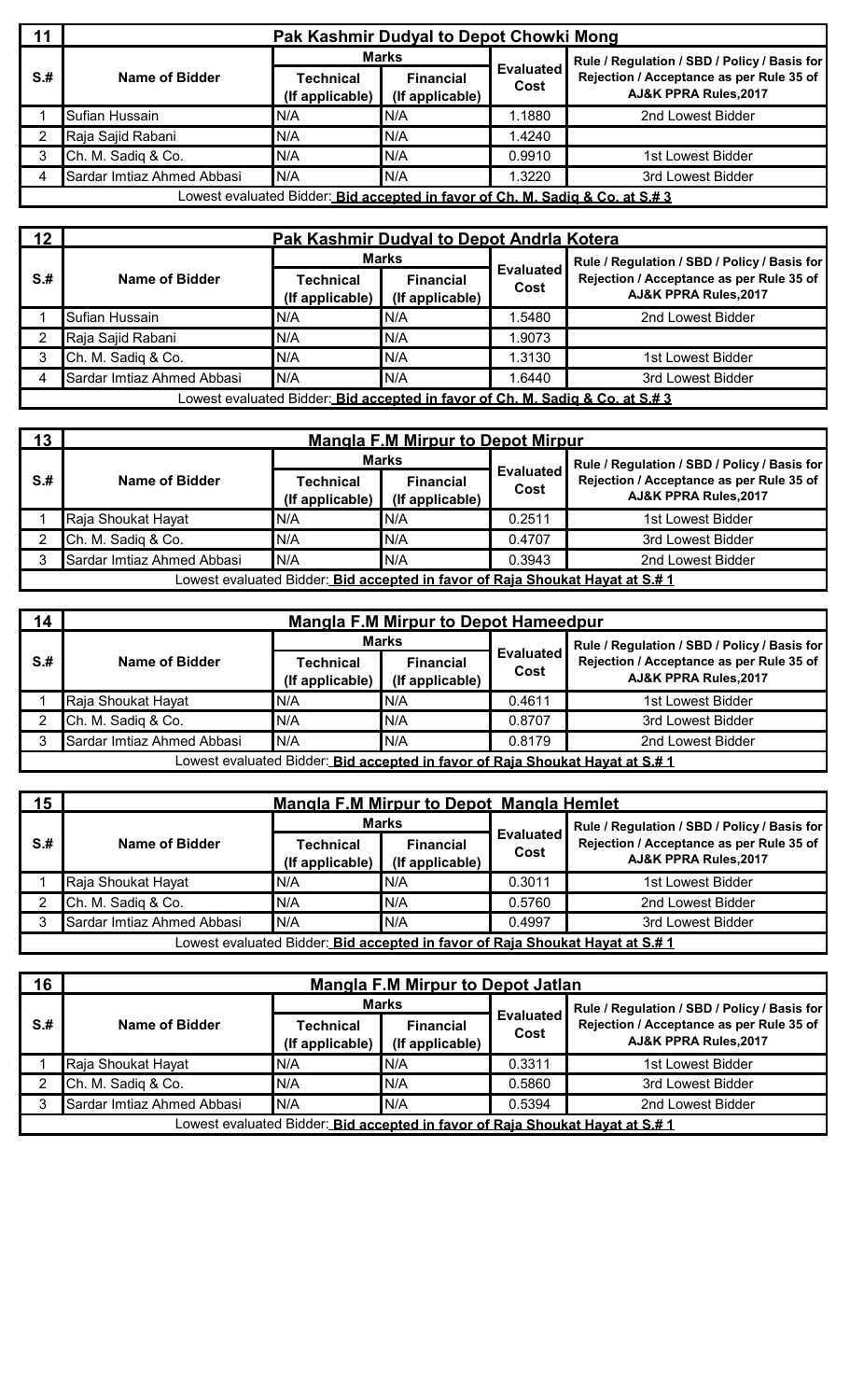| 17                                                                           | <b>Mangla F.M Mirpur to Depot Kala Dab</b> |                              |                                     |                          |                                                                   |  |  |  |
|------------------------------------------------------------------------------|--------------------------------------------|------------------------------|-------------------------------------|--------------------------|-------------------------------------------------------------------|--|--|--|
|                                                                              |                                            |                              | <b>Marks</b>                        | <b>Evaluated</b><br>Cost | Rule / Regulation / SBD / Policy / Basis for                      |  |  |  |
| $S+$                                                                         | Name of Bidder                             | Technical<br>(If applicable) | <b>Financial</b><br>(If applicable) |                          | Rejection / Acceptance as per Rule 35 of<br>AJ&K PPRA Rules, 2017 |  |  |  |
|                                                                              | Raja Sajid Rabani                          | N/A                          | IN/A                                | .1020                    |                                                                   |  |  |  |
| າ                                                                            | Raja Shoukat Hayat                         | N/A                          | IN/A                                | 0.6711                   | 1st Lowest Bidder                                                 |  |  |  |
|                                                                              | Ch. M. Sadiq & Co.                         | N/A                          | N/A                                 | 0.8049                   | 2nd Lowest Bidder                                                 |  |  |  |
| 4                                                                            | Sardar Imtiaz Ahmed Abbasi                 | N/A                          | N/A                                 | 0.9300                   | 3rd Lowest Bidder                                                 |  |  |  |
| Lowest evaluated Bidder: Bid accepted in favor of Raja Shoukat Hayat at S.#2 |                                            |                              |                                     |                          |                                                                   |  |  |  |

| 18   | <b>Mangla F.M Mirpur to Depot Charroi</b> |                                                                               |                                         |                          |                                                                               |  |  |  |  |
|------|-------------------------------------------|-------------------------------------------------------------------------------|-----------------------------------------|--------------------------|-------------------------------------------------------------------------------|--|--|--|--|
|      |                                           |                                                                               | <b>Marks</b>                            |                          | Rule / Regulation / SBD / Policy / Basis for                                  |  |  |  |  |
| $S+$ | Name of Bidder                            | <b>Technical</b><br>(If applicable)                                           | <b>Financial</b><br>(If applicable)     | <b>Evaluated</b><br>Cost | Rejection / Acceptance as per Rule 35 of<br>AJ&K PPRA Rules, 2017             |  |  |  |  |
|      | Raja Sajid Rabani                         | N/A                                                                           | N/A                                     | 1.4530                   |                                                                               |  |  |  |  |
| 2    | Raja Shoukat Hayat                        | N/A                                                                           | N/A                                     | 0.8411                   | 1st Lowest Bidder                                                             |  |  |  |  |
| 3    | Ch. M. Sadiq & Co.                        | N/A                                                                           | N/A                                     | 0.8849                   | 2nd Lowest Bidder                                                             |  |  |  |  |
| 4    | Sardar Imtiaz Ahmed Abbasi                | N/A                                                                           | N/A                                     | 1.1323                   | 3rd Lowest Bidder                                                             |  |  |  |  |
|      |                                           |                                                                               |                                         |                          | Lowest evaluated Bidder: Bid accepted in favor of Raja Shoukat Hayat at S.# 2 |  |  |  |  |
| 19   |                                           |                                                                               | <b>Mangla F.M Mirpur to Depot Sahar</b> |                          |                                                                               |  |  |  |  |
|      |                                           |                                                                               | <b>Marks</b>                            |                          | Rule / Regulation / SBD / Policy / Basis for                                  |  |  |  |  |
| $S+$ | Name of Bidder                            | <b>Technical</b><br>(If applicable)                                           | <b>Financial</b><br>(If applicable)     | <b>Evaluated</b><br>Cost | Rejection / Acceptance as per Rule 35 of<br>AJ&K PPRA Rules, 2017             |  |  |  |  |
|      | Raja Shoukat Hayat                        | N/A                                                                           | N/A                                     | 0.6911                   | 1st Lowest Bidder                                                             |  |  |  |  |
| 2    | Ch. M. Sadiq & Co.                        | N/A                                                                           | N/A                                     | 0.9696                   | 3rd Lowest Bidder                                                             |  |  |  |  |
| 3    | Sardar Imtiaz Ahmed Abbasi                | N/A                                                                           | N/A                                     | 0.9199                   | 2nd Lowest Bidder                                                             |  |  |  |  |
|      |                                           | Lowest evaluated Bidder: Bid accepted in favor of Raja Shoukat Hayat at S.# 1 |                                         |                          |                                                                               |  |  |  |  |

| 20   | Siddiqui F.M Jatlan to Depot Bhimber |                                                                                     |                                     |                          |                                                                   |  |  |
|------|--------------------------------------|-------------------------------------------------------------------------------------|-------------------------------------|--------------------------|-------------------------------------------------------------------|--|--|
|      |                                      | <b>Marks</b>                                                                        |                                     |                          | Rule / Regulation / SBD / Policy / Basis for                      |  |  |
| $S+$ | Name of Bidder                       | <b>Technical</b><br>(If applicable)                                                 | <b>Financial</b><br>(If applicable) | <b>Evaluated</b><br>Cost | Rejection / Acceptance as per Rule 35 of<br>AJ&K PPRA Rules, 2017 |  |  |
|      | Raja Sajid Rabani                    | N/A                                                                                 | IN/A                                | 0.5718                   | 1st Lowest Bidder                                                 |  |  |
|      | Ch. M. Sadiq & Co.                   | N/A                                                                                 | IN/A                                | 0.7020                   | 2nd Lowest Bidder                                                 |  |  |
|      |                                      | Lowest evaluated Bidder: <i>Bid accepted in favor of Raia Saiid Rabani at S.# 1</i> |                                     |                          |                                                                   |  |  |

| 21                                                                           | <b>Siddiqui F.M Jatlan to Depot Samani</b> |                              |                                     |                  |                                                                                                                   |  |  |  |
|------------------------------------------------------------------------------|--------------------------------------------|------------------------------|-------------------------------------|------------------|-------------------------------------------------------------------------------------------------------------------|--|--|--|
|                                                                              |                                            | <b>Marks</b>                 |                                     | <b>Evaluated</b> | Rule / Regulation / SBD / Policy / Basis for<br>Rejection / Acceptance as per Rule 35 of<br>AJ&K PPRA Rules, 2017 |  |  |  |
| S#                                                                           | Name of Bidder                             | Technical<br>(If applicable) | <b>Financial</b><br>(If applicable) |                  |                                                                                                                   |  |  |  |
|                                                                              | Raja Sajid Rabani                          | N/A                          | N/A                                 | .2000            | 1st Lowest Bidder                                                                                                 |  |  |  |
|                                                                              | Ch. M. Sadiq & Co.                         | IN/A                         | N/A                                 | 1.4545           | 2nd Lowest Bidder                                                                                                 |  |  |  |
| Lowest evaluated Bidder: Bid accepted in favor of Raia Saiid Rabani at S.# 1 |                                            |                              |                                     |                  |                                                                                                                   |  |  |  |

| $22 \,$                                                                      | Siddigui F.M Jatlan to Depot Poona |                                     |                                     |                          |                                                                   |  |  |  |
|------------------------------------------------------------------------------|------------------------------------|-------------------------------------|-------------------------------------|--------------------------|-------------------------------------------------------------------|--|--|--|
|                                                                              |                                    |                                     | <b>Marks</b>                        |                          | Rule / Regulation / SBD / Policy / Basis for                      |  |  |  |
| S.H                                                                          | Name of Bidder                     | <b>Technical</b><br>(If applicable) | <b>Financial</b><br>(If applicable) | <b>Evaluated</b><br>Cost | Rejection / Acceptance as per Rule 35 of<br>AJ&K PPRA Rules, 2017 |  |  |  |
|                                                                              | Raja Sajid Rabani                  | N/A                                 | N/A                                 | 0.9070                   | 1st Lowest Bidder                                                 |  |  |  |
|                                                                              | Ch. M. Sadiq & Co.<br>N/A<br>IN/A  |                                     |                                     |                          | 2nd Lowest Bidder                                                 |  |  |  |
| Lowest evaluated Bidder: Bid accepted in favor of Raja Sajid Rabani at S.# 1 |                                    |                                     |                                     |                          |                                                                   |  |  |  |

| 23   | Siddiqui F.M Jatlan to Depot Kot Jehmal |                                     |                                                                              |                          |                                                                             |  |  |  |
|------|-----------------------------------------|-------------------------------------|------------------------------------------------------------------------------|--------------------------|-----------------------------------------------------------------------------|--|--|--|
|      |                                         | <b>Marks</b>                        |                                                                              |                          | Rule / Regulation / SBD / Policy / Basis for                                |  |  |  |
| $S+$ | Name of Bidder                          | <b>Technical</b><br>(If applicable) | <b>Financial</b><br>(If applicable)                                          | <b>Evaluated</b><br>Cost | Rejection / Acceptance as per Rule 35 of<br><b>AJ&amp;K PPRA Rules.2017</b> |  |  |  |
|      | Raja Sajid Rabani                       | N/A                                 | IN/A                                                                         | 0.9755                   | 1st Lowest Bidder                                                           |  |  |  |
|      | Ch. M. Sadiq & Co.                      | N/A                                 | N/A                                                                          | 1.2020                   | 2nd Lowest Bidder                                                           |  |  |  |
|      |                                         |                                     | Lowest evaluated Bidder: Bid accepted in favor of Raja Sajid Rabani at S.# 1 |                          |                                                                             |  |  |  |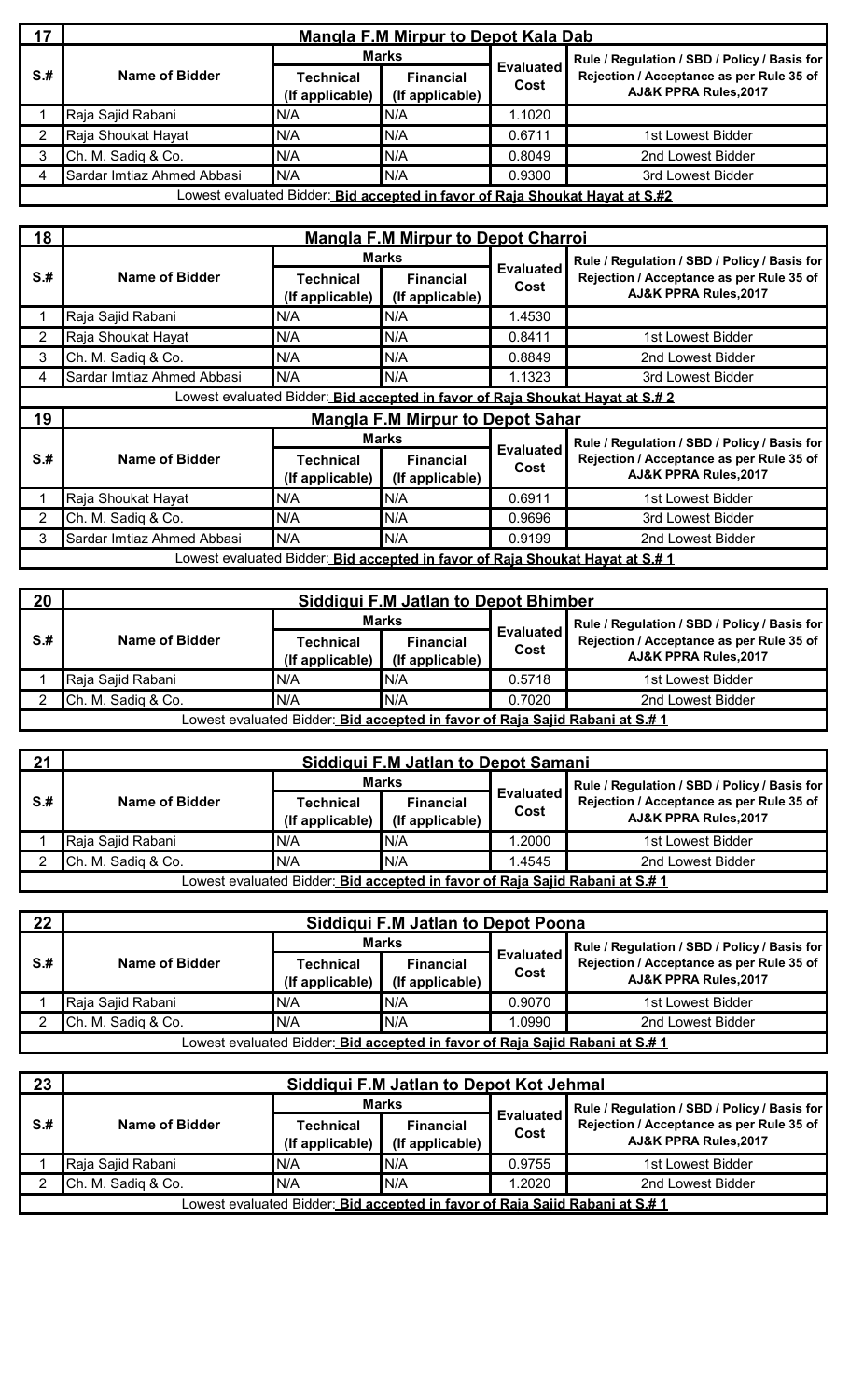| 24   | Siddigui F.M Jatlan to Depot Dab Sandoa                 |                              |                                     |                          |                                                                   |  |  |  |
|------|---------------------------------------------------------|------------------------------|-------------------------------------|--------------------------|-------------------------------------------------------------------|--|--|--|
|      |                                                         | <b>Marks</b>                 |                                     |                          | Rule / Regulation / SBD / Policy / Basis for                      |  |  |  |
| $S+$ | Name of Bidder                                          | Technical<br>(If applicable) | <b>Financial</b><br>(If applicable) | <b>Evaluated</b><br>Cost | Rejection / Acceptance as per Rule 35 of<br>AJ&K PPRA Rules, 2017 |  |  |  |
|      | Raja Sajid Rabani                                       | N/A                          | IN/A                                | 0.9145                   | 1st Lowest Bidder                                                 |  |  |  |
|      | Ch. M. Sadiq & Co.                                      | N/A                          | N/A                                 | .3020                    | 2nd Lowest Bidder                                                 |  |  |  |
|      | Lowest evaluated Bidder: Bid accepted in favor of S.# 1 |                              |                                     |                          |                                                                   |  |  |  |

| 25<br>Siddigui F.M Jatlan to Depot Kadala |                    |                                                                              |                                     |                          |                                                                   |  |
|-------------------------------------------|--------------------|------------------------------------------------------------------------------|-------------------------------------|--------------------------|-------------------------------------------------------------------|--|
|                                           |                    | <b>Marks</b>                                                                 |                                     |                          | Rule / Regulation / SBD / Policy / Basis for                      |  |
| $S+$                                      | Name of Bidder     | Technical<br>(If applicable)                                                 | <b>Financial</b><br>(If applicable) | <b>Evaluated</b><br>Cost | Rejection / Acceptance as per Rule 35 of<br>AJ&K PPRA Rules, 2017 |  |
|                                           | Raja Sajid Rabani  | N/A                                                                          | N/A                                 | 0.6540                   | 1st Lowest Bidder                                                 |  |
|                                           | Ch. M. Sadiq & Co. | N/A                                                                          | IN/A                                | 0.9090                   | 2nd Lowest Bidder                                                 |  |
|                                           |                    | Lowest evaluated Bidder: Bid accepted in favor of Raja Sajid Rabani at S.# 1 |                                     |                          |                                                                   |  |

| 26   | Siddigui F.M Jatlan to Depot Thubpatni                                                      |                                     |                                     |                          |                                                                   |  |  |  |
|------|---------------------------------------------------------------------------------------------|-------------------------------------|-------------------------------------|--------------------------|-------------------------------------------------------------------|--|--|--|
|      |                                                                                             | <b>Marks</b>                        |                                     |                          | Rule / Regulation / SBD / Policy / Basis for                      |  |  |  |
| $S+$ | Name of Bidder                                                                              | <b>Technical</b><br>(If applicable) | <b>Financial</b><br>(If applicable) | <b>Evaluated</b><br>Cost | Rejection / Acceptance as per Rule 35 of<br>AJ&K PPRA Rules, 2017 |  |  |  |
|      | Raja Sajid Rabani                                                                           | N/A                                 | IN/A                                | 0.9240                   | 1st Lowest Bidder                                                 |  |  |  |
|      | Ch. M. Sadiq & Co.                                                                          | N/A                                 | IN/A                                | 1.7070                   | 2nd Lowest Bidder                                                 |  |  |  |
|      | Lowest evaluated Bidder: <u>_Bi<b>d accepted in favor of Raia Saiid Rabani at S.# 1</b></u> |                                     |                                     |                          |                                                                   |  |  |  |

| 27<br>Siddiqui F.M Jatlan to Depot Dharal bazar |                    |                              |                                                                                     |                          |                                                                             |  |
|-------------------------------------------------|--------------------|------------------------------|-------------------------------------------------------------------------------------|--------------------------|-----------------------------------------------------------------------------|--|
|                                                 |                    | <b>Marks</b>                 |                                                                                     |                          | Rule / Regulation / SBD / Policy / Basis for                                |  |
| S.#                                             | Name of Bidder     | Technical<br>(If applicable) | <b>Financial</b><br>(If applicable)                                                 | <b>Evaluated</b><br>Cost | Rejection / Acceptance as per Rule 35 of<br><b>AJ&amp;K PPRA Rules.2017</b> |  |
|                                                 | Raja Sajid Rabani  | N/A                          | IN/A                                                                                | 1.1300                   | 1st Lowest Bidder                                                           |  |
|                                                 | Ch. M. Sadiq & Co. | N/A                          | N/A                                                                                 | .5038                    | 2nd Lowest Bidder                                                           |  |
|                                                 |                    |                              | Lowest evaluated Bidder: <i>Bid accepted in favor of Raja Sajid Rabani at S.# 1</i> |                          |                                                                             |  |

| 28  |                    |                                                                           | Siddigui F.M Jatlan to Depot Serri  |                          |                                                                   |
|-----|--------------------|---------------------------------------------------------------------------|-------------------------------------|--------------------------|-------------------------------------------------------------------|
|     |                    |                                                                           | <b>Marks</b>                        |                          | Rule / Regulation / SBD / Policy / Basis for                      |
| S.# | Name of Bidder     | Technical<br>(If applicable)                                              | <b>Financial</b><br>(If applicable) | <b>Evaluated</b><br>Cost | Rejection / Acceptance as per Rule 35 of<br>AJ&K PPRA Rules, 2017 |
|     | Sufian Hussain     | N/A                                                                       | N/A                                 | .2500                    | 1st Lowest Bidder                                                 |
|     | Raja Sajid Rabani  | N/A                                                                       | N/A                                 | 2.4200                   |                                                                   |
|     | Ch. M. Sadiq & Co. | N/A                                                                       | N/A                                 | 1.4990                   | 3rd Lowest Bidder                                                 |
|     | Raja Shoukat Hayat | N/A                                                                       | N/A                                 | 1.3711                   | 2nd Lowest Bidder                                                 |
|     |                    | Lowest evaluated Bidder: Bid accepted in favor of Sufian Hussain at S.# 1 |                                     |                          |                                                                   |

| 29              |                    |                                                                           | Siddiqui F.M Jatlan to Depot Khoirata |                          |                                                                                                         |
|-----------------|--------------------|---------------------------------------------------------------------------|---------------------------------------|--------------------------|---------------------------------------------------------------------------------------------------------|
|                 | Name of Bidder     | Marks                                                                     |                                       |                          | Rule / Regulation / SBD / Policy / Basis for                                                            |
| $S+$            |                    | <b>Technical</b><br>(If applicable)                                       | <b>Financial</b><br>(If applicable)   | <b>Evaluated</b><br>Cost | Rejection / Acceptance as per Rule 35 of<br>AJ&K PPRA Rules, 2017                                       |
|                 | Sufian Hussain     | N/A                                                                       | N/A                                   | .2500                    | 1st Lowest Bidder                                                                                       |
| 2               | Raja Sajid Rabani  | N/A                                                                       | N/A                                   | 2.3990                   | 3rd Lowest Bidder                                                                                       |
| 3               | Raja Shoukat Hayat | N/A                                                                       | N/A                                   | 1.3311                   | 2nd Lowest Bidder                                                                                       |
| 4               | Ch. M. Sadiq & Co. | N/A                                                                       | N/A                                   | 1.4880                   |                                                                                                         |
|                 |                    | Lowest evaluated Bidder: Bid accepted in favor of Sufian Hussain at S.# 1 |                                       |                          |                                                                                                         |
| 30 <sub>2</sub> |                    | Siddigui F.M Jatlan to Pak Kashmir FM Dudyal (If Reg).                    |                                       |                          |                                                                                                         |
|                 |                    | Marks                                                                     |                                       |                          | Rule / Regulation / SBD / Policy / Basis for                                                            |
| $S+$            | Name of Bidder     | Technical<br>(If applicable)                                              | <b>Financial</b><br>(If applicable)   | <b>Evaluated</b><br>Cost | Rejection / Acceptance as per Rule 35 of<br>AJ&K PPRA Rules, 2017                                       |
|                 | Ch. M. Sadiq & Co. | N/A                                                                       | N/A                                   | 1.1030                   |                                                                                                         |
|                 |                    |                                                                           |                                       |                          | Lowest evaluated Bidder: only one bidd is received and above than the ceiling, so the bidd is recalled. |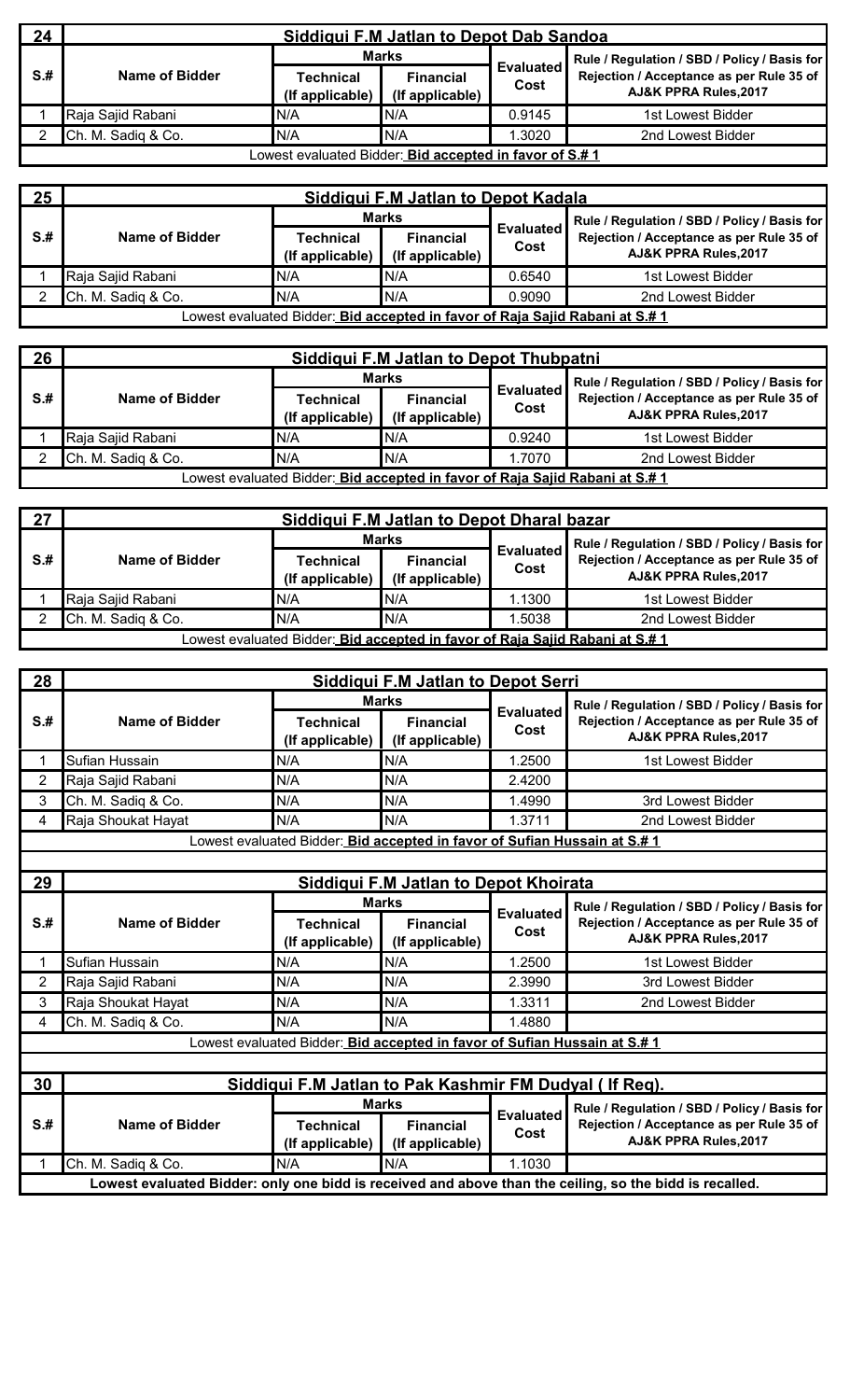| 30   |                            |                                                                                      | <b>New Fine F.M Mirpur to Depot Islamgar</b> |                          |                                                                   |
|------|----------------------------|--------------------------------------------------------------------------------------|----------------------------------------------|--------------------------|-------------------------------------------------------------------|
|      |                            | <b>Marks</b>                                                                         |                                              |                          | Rule / Regulation / SBD / Policy / Basis for                      |
| $S+$ | Name of Bidder             | Technical<br>(If applicable)                                                         | <b>Financial</b><br>(If applicable)          | <b>Evaluated</b><br>Cost | Rejection / Acceptance as per Rule 35 of<br>AJ&K PPRA Rules, 2017 |
|      | Sufian Hussain             | N/A                                                                                  | N/A                                          | 0.6550                   | 3rd Lowest Bidder                                                 |
|      | Raja Sajid Rabani          | N/A                                                                                  | N/A                                          | 0.9090                   |                                                                   |
|      | Raja Shoukat Hayat         | N/A                                                                                  | N/A                                          | 0.4411                   | 1st Lowest Bidder                                                 |
| 4    | Ch. M. Sadiq & Co.         | N/A                                                                                  | N/A                                          | 0.6230                   | 2nd Lowest Bidder                                                 |
| 5    | Sardar Imtiaz Ahmed Abbasi | N/A                                                                                  | N/A                                          | 0.7987                   |                                                                   |
|      |                            | Lowest evaluated Bidder: <i>Bid accepted in favor of Raia Shoukat Hayat at S.# 3</i> |                                              |                          |                                                                   |

| 31  | Neelum F.M Muzaffarabad to Depot Muzaffarabad (Uppr Ada) |                              |                                     |                          |                                                                                                         |  |
|-----|----------------------------------------------------------|------------------------------|-------------------------------------|--------------------------|---------------------------------------------------------------------------------------------------------|--|
|     |                                                          | <b>Marks</b>                 |                                     |                          | Rule / Regulation / SBD / Policy / Basis for                                                            |  |
| S.H | Name of Bidder                                           | Technical<br>(If applicable) | <b>Financial</b><br>(If applicable) | <b>Evaluated</b><br>Cost | Rejection / Acceptance as per Rule 35 of<br>AJ&K PPRA Rules, 2017                                       |  |
|     | Syed Fakhar Ali Kazmi                                    | IN/A                         | IN/A                                | 0.525                    |                                                                                                         |  |
|     |                                                          |                              |                                     |                          | Lowest evaluated Bidder: only one bidd is received and above than the ceiling, so the bidd is recalled. |  |

| 32   |                       |                              |                                     |                          | <b>Neelum F.M Muzaffarabad to Depot Muzaffarabad (Dhani Syedan)</b>                                               |
|------|-----------------------|------------------------------|-------------------------------------|--------------------------|-------------------------------------------------------------------------------------------------------------------|
|      |                       | <b>Marks</b>                 |                                     |                          | Rule / Regulation / SBD / Policy / Basis for                                                                      |
| $S+$ | Name of Bidder        | Technical<br>(If applicable) | <b>Financial</b><br>(If applicable) | <b>Evaluated</b><br>Cost | Rejection / Acceptance as per Rule 35 of<br>AJ&K PPRA Rules, 2017                                                 |
|      | Syed Fakhar Ali Kazmi | N/A                          | N/A                                 | 0.4920                   |                                                                                                                   |
|      |                       |                              |                                     |                          | Lowest evaluated Bidder: only one bidd is received and above than the ceiling, so the bidd is recalled.           |
|      |                       |                              |                                     |                          |                                                                                                                   |
| 33   |                       |                              |                                     |                          | Neelum F.M Muzaffarabad to Depot Chamkotli Azim Khan /Charkpura                                                   |
|      |                       |                              |                                     |                          |                                                                                                                   |
|      |                       |                              | <b>Marks</b>                        |                          |                                                                                                                   |
| $S+$ | Name of Bidder        | Technical<br>(If applicable) | <b>Financial</b><br>(If applicable) | <b>Evaluated</b><br>Cost | Rule / Regulation / SBD / Policy / Basis for<br>Rejection / Acceptance as per Rule 35 of<br>AJ&K PPRA Rules, 2017 |
|      | Syed Fakhar Ali Kazmi | N/A                          | N/A                                 | 1.5950                   | 3rd Lowest Bidder                                                                                                 |
|      | Maqbool Ahmed Mughal  | N/A                          | N/A                                 | 1.3750                   | 1st Lowest Bidder                                                                                                 |
| 3    | Muhammad Tasadaq      | N/A                          | N/A                                 | 1.3892                   | 2nd Lowest Bidder                                                                                                 |

| 32 <sub>2</sub> | <b>Neelum F.M Muzaffarabad to Depot Ghari Dupptta</b> |                              |                                     |                          |                                                                                |  |  |
|-----------------|-------------------------------------------------------|------------------------------|-------------------------------------|--------------------------|--------------------------------------------------------------------------------|--|--|
|                 |                                                       | <b>Marks</b>                 |                                     |                          | Rule / Regulation / SBD / Policy / Basis for                                   |  |  |
| $S+$            | Name of Bidder                                        | Technical<br>(If applicable) | <b>Financial</b><br>(If applicable) | <b>Evaluated</b><br>Cost | Rejection / Acceptance as per Rule 35 of<br>AJ&K PPRA Rules, 2017              |  |  |
|                 | Sardar Imtiaz Ahmed Abbasi                            | N/A                          | IN/A                                | 0.8784                   |                                                                                |  |  |
|                 | Raja M. Daleel Khan & Co.                             | N/A                          | N/A                                 | 0.6644                   | 2nd Lowest Bidder                                                              |  |  |
|                 | <b>Magbool Ahmed Mughal</b>                           | N/A                          | N/A                                 | 0.6247                   | 1st Lowest Bidder                                                              |  |  |
| 4               | Sardar Tariq Hamid                                    | N/A                          | IN/A                                | 0.6799                   | 3rd Lowest Bidder                                                              |  |  |
| 5               | Muhammad Tasadag                                      | N/A                          | N/A                                 | 0.7521                   |                                                                                |  |  |
|                 |                                                       |                              |                                     |                          | Lowest evaluated Bidder: Bid accepted in favor of Magbool Ahmed Mughal at S.#3 |  |  |

| 33   | <b>Neelum F.M Muzaffarabad to Depot Hattian</b> |                              |                                     |                          |                                                                                |  |  |
|------|-------------------------------------------------|------------------------------|-------------------------------------|--------------------------|--------------------------------------------------------------------------------|--|--|
|      |                                                 | <b>Marks</b>                 |                                     |                          | Rule / Regulation / SBD / Policy / Basis for                                   |  |  |
| $S+$ | Name of Bidder                                  | Technical<br>(If applicable) | <b>Financial</b><br>(If applicable) | <b>Evaluated</b><br>Cost | Rejection / Acceptance as per Rule 35 of<br>AJ&K PPRA Rules, 2017              |  |  |
|      | Raja M. Daleel Khan & Co.                       | N/A                          | IN/A                                | 0.7788                   | 3rd Lowest Bidder                                                              |  |  |
|      | Syed M. Anwar Shah & Sons                       | N/A                          | N/A                                 | 0.7370                   | 1st Lowest Bidder                                                              |  |  |
|      | Sardar Tariq Hamid                              | N/A                          | N/A                                 | 0.7399                   | 2nd Lowest Bidder                                                              |  |  |
|      | Muhammad Tasadaq                                | N/A                          | N/A                                 | 0.8392                   |                                                                                |  |  |
|      |                                                 |                              |                                     |                          | Lowest evaluated Bidder: Bid accepted in favor of Magbool Ahmed Mughal at S.#2 |  |  |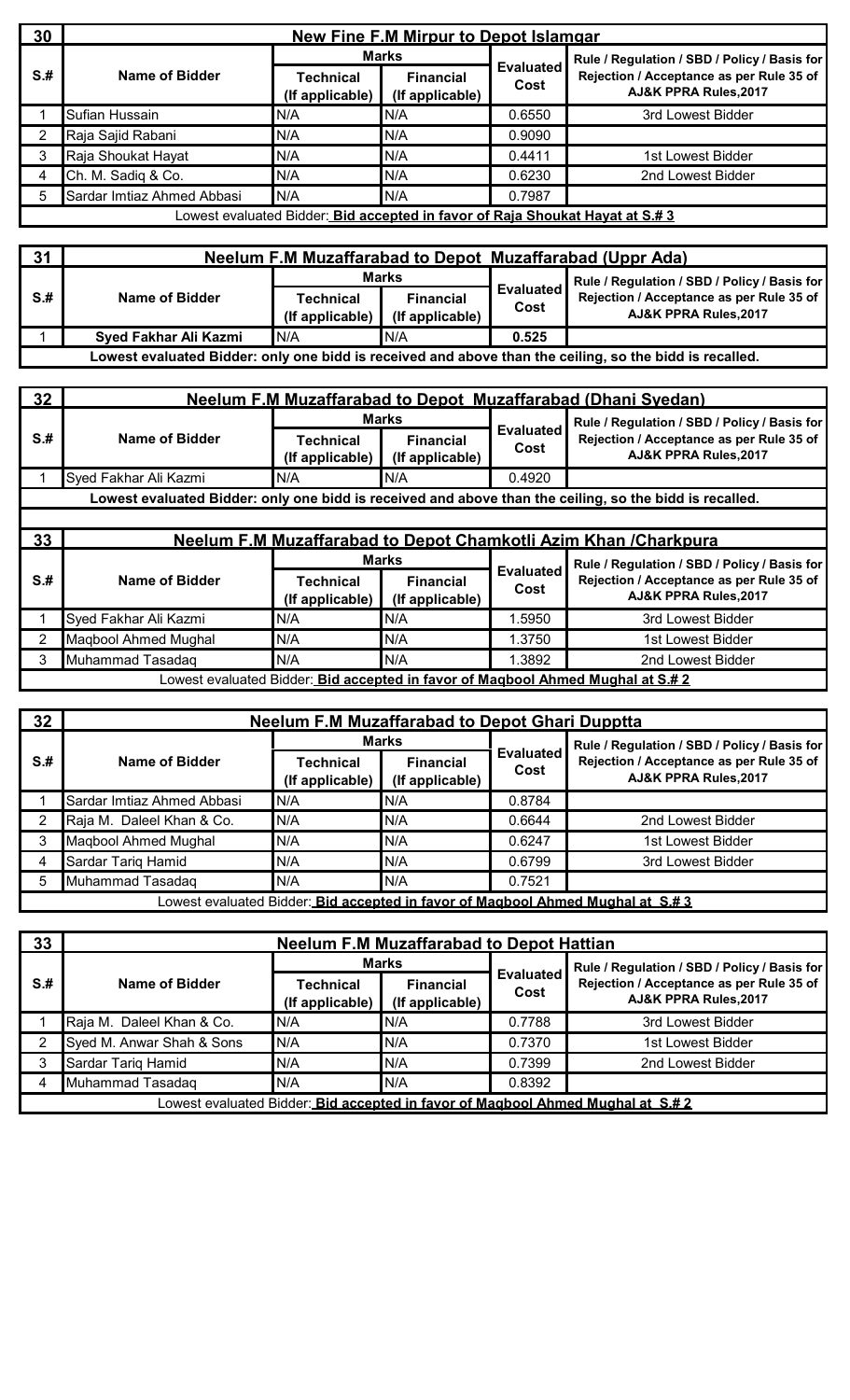| 34   | <b>Neelum F.M Muzaffarabad to Depot Chinari / Chakothi</b> |                              |                                     |                          |                                                                               |  |  |  |
|------|------------------------------------------------------------|------------------------------|-------------------------------------|--------------------------|-------------------------------------------------------------------------------|--|--|--|
|      |                                                            | <b>Marks</b>                 |                                     |                          | Rule / Regulation / SBD / Policy / Basis for                                  |  |  |  |
| $S+$ | Name of Bidder                                             | Technical<br>(If applicable) | <b>Financial</b><br>(If applicable) | <b>Evaluated</b><br>Cost | Rejection / Acceptance as per Rule 35 of<br>AJ&K PPRA Rules, 2017             |  |  |  |
|      | Raja M. Daleel Khan & Co.                                  | N/A                          | N/A                                 | 0.8288                   | 2nd Lowest Bidder                                                             |  |  |  |
|      | Syed M. Anwar Shah & Sons                                  | N/A                          | IN/A                                | 0.8570                   | 3rd Lowest Bidder                                                             |  |  |  |
|      | <b>Sardar Tariq Hamid</b>                                  | N/A                          | N/A                                 | 0.7599                   | 1st Lowest Bidder                                                             |  |  |  |
| 4    | Muhammad Tasadag                                           | N/A                          | IN/A                                | 0.9657                   |                                                                               |  |  |  |
|      |                                                            |                              |                                     |                          | Lowest evaluated Bidder: Bid Accepted in favor of Sardar Tarig Hamid at S.# 3 |  |  |  |

| 35   | <b>Neelum F.M Muzaffarabad to Depot Khelana</b> |                                                                   |                                     |                          |                                                                   |  |  |  |
|------|-------------------------------------------------|-------------------------------------------------------------------|-------------------------------------|--------------------------|-------------------------------------------------------------------|--|--|--|
|      |                                                 |                                                                   | <b>Marks</b>                        |                          | Rule / Regulation / SBD / Policy / Basis for                      |  |  |  |
| $S+$ | Name of Bidder                                  | Technical<br>(If applicable)                                      | <b>Financial</b><br>(If applicable) | <b>Evaluated</b><br>Cost | Rejection / Acceptance as per Rule 35 of<br>AJ&K PPRA Rules, 2017 |  |  |  |
|      | Raja M. Daleel Khan & Co.                       | N/A                                                               | N/A                                 | .9897                    | 1st Lowest Bidder                                                 |  |  |  |
|      | Syed Fakhar Ali Kazmi                           | N/A                                                               | N/A                                 | 2.3151                   | 2nd Lowest Bidder                                                 |  |  |  |
|      |                                                 | Lowest evaluated Bidder: <b>Bid Accepted in favor of at S.# 1</b> |                                     |                          |                                                                   |  |  |  |

| 36  | <b>Neelum F.M Muzaffarabad to Depot Mora Sadig</b> |                              |                                     |                          |                                                                                     |  |  |
|-----|----------------------------------------------------|------------------------------|-------------------------------------|--------------------------|-------------------------------------------------------------------------------------|--|--|
|     |                                                    |                              | <b>Marks</b>                        |                          | Rule / Regulation / SBD / Policy / Basis for                                        |  |  |
| S.# | Name of Bidder                                     | Technical<br>(If applicable) | <b>Financial</b><br>(If applicable) | <b>Evaluated</b><br>Cost | Rejection / Acceptance as per Rule 35 of<br>AJ&K PPRA Rules, 2017                   |  |  |
|     | Raja M. Daleel Khan & Co.                          | IN/A                         | N/A                                 | 2.1288                   | 1st Lowest Bidder                                                                   |  |  |
|     | Syed Fakhar Ali Kazmi                              | N/A                          | N/A                                 | 2.8000                   | 2nd Lowest Bidder                                                                   |  |  |
|     |                                                    |                              |                                     |                          | Lowest evaluated Bidder: Bid Accepted in favor of Raja M. Daleel Khan & Co. at S.#1 |  |  |

| 37   | <b>Neelum F.M Muzaffarabad to Depot Revend</b> |                                     |                                     |                          |                                                                                      |  |  |
|------|------------------------------------------------|-------------------------------------|-------------------------------------|--------------------------|--------------------------------------------------------------------------------------|--|--|
|      |                                                | <b>Marks</b>                        |                                     |                          | Rule / Regulation / SBD / Policy / Basis for                                         |  |  |
| $S+$ | Name of Bidder                                 | <b>Technical</b><br>(If applicable) | <b>Financial</b><br>(If applicable) | <b>Evaluated</b><br>Cost | Rejection / Acceptance as per Rule 35 of<br>AJ&K PPRA Rules, 2017                    |  |  |
|      | Raja M. Daleel Khan & Co.                      | IN/A                                | IN/A                                | 2.1111                   | 1st Lowest Bidder                                                                    |  |  |
|      | Syed Fakhar Ali Kazmi                          | N/A                                 | IN/A                                | 2.8000                   | 2nd Lowest Bidder                                                                    |  |  |
|      |                                                |                                     |                                     |                          | Lowest evaluated Bidder: Bid Accepted in favor of Raia M. Daleel Khan & Co. at S.# 1 |  |  |

| 38                                                                                                           | <b>Neelum F.M Muzaffarabad to Depot Lamnian/Reshian</b> |                              |                                     |                          |                                                                   |  |  |  |
|--------------------------------------------------------------------------------------------------------------|---------------------------------------------------------|------------------------------|-------------------------------------|--------------------------|-------------------------------------------------------------------|--|--|--|
|                                                                                                              |                                                         | Marks                        |                                     |                          | Rule / Regulation / SBD / Policy / Basis for                      |  |  |  |
| $S+$                                                                                                         | Name of Bidder                                          | Technical<br>(If applicable) | <b>Financial</b><br>(If applicable) | <b>Evaluated</b><br>Cost | Rejection / Acceptance as per Rule 35 of<br>AJ&K PPRA Rules, 2017 |  |  |  |
|                                                                                                              | Sardar Imtiaz Ahmed Abbasi                              | N/A                          | IN/A                                | l.4344                   |                                                                   |  |  |  |
|                                                                                                              | Raja M. Daleel Khan & Co.                               | N/A                          | N/A                                 | 1.1286                   |                                                                   |  |  |  |
|                                                                                                              | Syed M. Anwar Shah & Sons                               | N/A                          | N/A                                 | 1.2070                   |                                                                   |  |  |  |
|                                                                                                              | Muhammad Tasadag                                        | N/A                          | N/A                                 | 1.1492                   |                                                                   |  |  |  |
| Lowest evaluated Bidder: The rate of 1st lowest bidder is above than the ceiling, so the bidds are recalled. |                                                         |                              |                                     |                          |                                                                   |  |  |  |

| $\overline{39}$ | <b>Neelum F.M Muzaffarabad to Depot Chakkar</b> |                              |                                     |                          |                                                                               |  |  |
|-----------------|-------------------------------------------------|------------------------------|-------------------------------------|--------------------------|-------------------------------------------------------------------------------|--|--|
|                 |                                                 | <b>Marks</b>                 |                                     |                          | Rule / Regulation / SBD / Policy / Basis for                                  |  |  |
| $S+$            | Name of Bidder                                  | Technical<br>(If applicable) | <b>Financial</b><br>(If applicable) | <b>Evaluated</b><br>Cost | Rejection / Acceptance as per Rule 35 of<br><b>AJ&amp;K PPRA Rules.2017</b>   |  |  |
|                 | Sardar Tarig Hamid                              | N/A                          | N/A                                 | 0.8800                   | 1st Lowest Bidder                                                             |  |  |
|                 | Muhammad Tasadag                                | N/A                          | IN/A                                | 0.9792                   | 2nd Lowest Bidder                                                             |  |  |
|                 |                                                 |                              |                                     |                          | Lowest evaluated Bidder: Bid Accepted in favor of Sardar Taria Hamid at S.# 1 |  |  |

| 40   | <b>Neelum F.M Muzaffarabad to Depot Salmia</b> |                                     |                                             |        |                                                                                                              |  |  |  |
|------|------------------------------------------------|-------------------------------------|---------------------------------------------|--------|--------------------------------------------------------------------------------------------------------------|--|--|--|
|      |                                                | <b>Marks</b>                        |                                             |        | Rule / Regulation / SBD / Policy / Basis for                                                                 |  |  |  |
| $S+$ | Name of Bidder                                 | <b>Technical</b><br>(If applicable) | <b>Financial</b><br>Cost<br>(If applicable) |        | <b>Evaluated</b><br>Rejection / Acceptance as per Rule 35 of<br>AJ&K PPRA Rules, 2017                        |  |  |  |
|      | Muhammad Tasadag                               | N/A                                 | IN/A                                        | 1.1192 |                                                                                                              |  |  |  |
|      |                                                |                                     |                                             |        | Lowest evaluated Bidder: The rate of 1st lowest bidder is above than the ceiling, so the bidds are recalled. |  |  |  |
|      |                                                |                                     |                                             |        |                                                                                                              |  |  |  |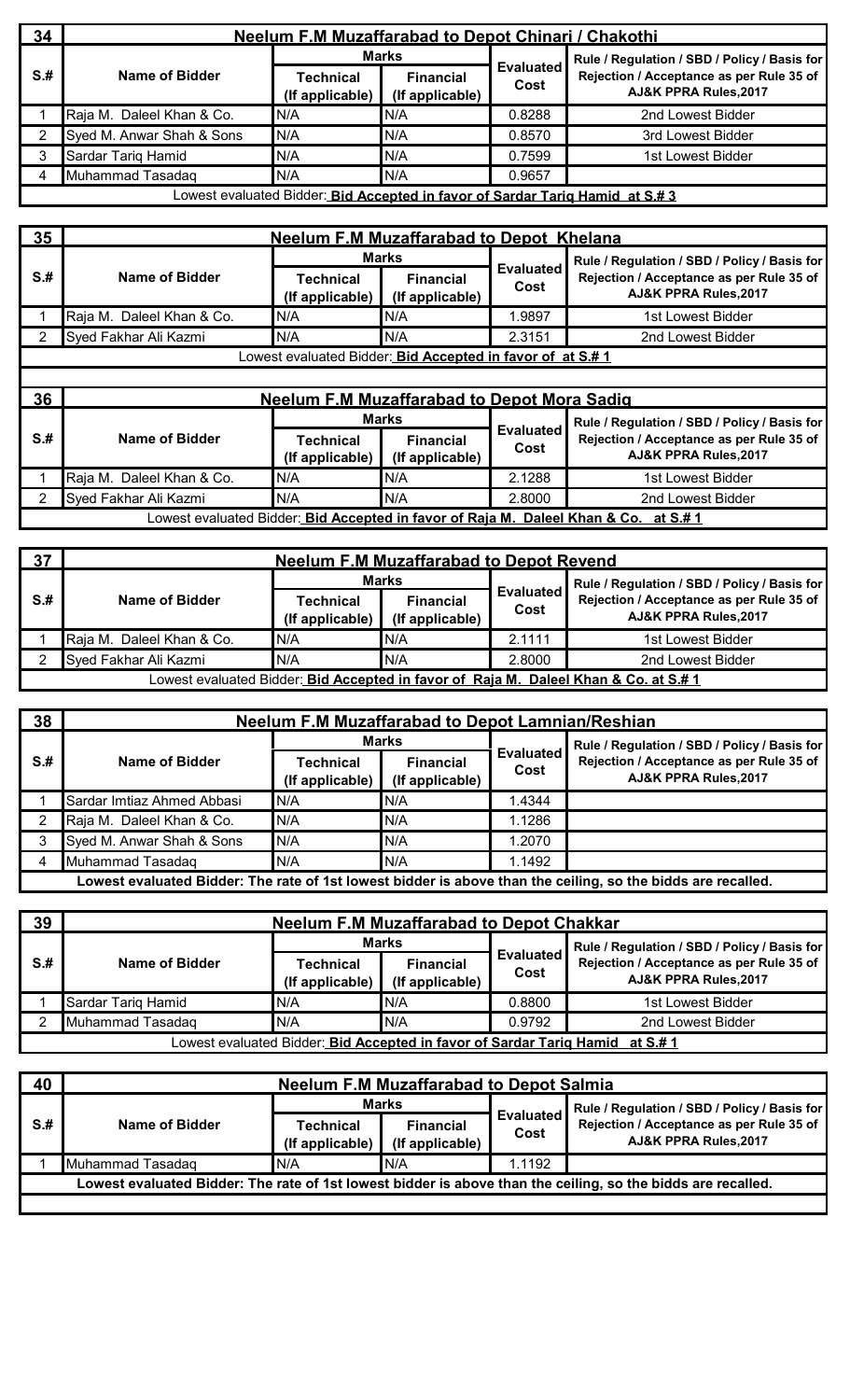| 41   | <b>Neelum F.M Muzaffarabad to Depot Noon bagla/Merakhurad</b> |                                                                      |                                     |                          |                                                                   |  |  |  |
|------|---------------------------------------------------------------|----------------------------------------------------------------------|-------------------------------------|--------------------------|-------------------------------------------------------------------|--|--|--|
|      |                                                               | Marks                                                                |                                     |                          | Rule / Regulation / SBD / Policy / Basis for                      |  |  |  |
| $S+$ | Name of Bidder                                                | Technical<br>(If applicable)                                         | <b>Financial</b><br>(If applicable) | <b>Evaluated</b><br>Cost | Rejection / Acceptance as per Rule 35 of<br>AJ&K PPRA Rules, 2017 |  |  |  |
|      | Raja M. Daleel Khan & Co.                                     | N/A                                                                  | N/A                                 | 2.1700                   | 3rd Lowest Bidder                                                 |  |  |  |
|      | Sardar Tariq Hamid                                            | N/A                                                                  | IN/A                                | .6500                    | 1st Lowest Bidder                                                 |  |  |  |
|      | Muhammad Tasadag                                              | N/A                                                                  | N/A                                 | .6700                    | 2nd Lowest Bidder                                                 |  |  |  |
|      |                                                               | Lowest evaluated Bidder: Bid Accepted in favor of Sardar Tarig Hamid |                                     |                          | <u>at S.# 2</u>                                                   |  |  |  |

| 42   | <b>Neelum F.M Muzaffarabad to Depot Rahimkot</b> |                              |                                     |                          |                                                                               |  |  |  |  |
|------|--------------------------------------------------|------------------------------|-------------------------------------|--------------------------|-------------------------------------------------------------------------------|--|--|--|--|
|      |                                                  | Marks                        |                                     |                          | Rule / Regulation / SBD / Policy / Basis for                                  |  |  |  |  |
| $S+$ | Name of Bidder                                   | Technical<br>(If applicable) | <b>Financial</b><br>(If applicable) | <b>Evaluated</b><br>Cost | Rejection / Acceptance as per Rule 35 of<br>AJ&K PPRA Rules, 2017             |  |  |  |  |
|      | Raja M. Daleel Khan & Co.                        |                              |                                     | 2.1875                   | 2nd Lowest Bidder                                                             |  |  |  |  |
|      | Syed Fakhar Ali Kazmi                            |                              |                                     | 2.3158                   |                                                                               |  |  |  |  |
|      | Sardar Tariq Hamid                               |                              |                                     | 2.1000                   | 1st Lowest Bidder                                                             |  |  |  |  |
|      | Muhammad Tasadag                                 |                              |                                     | 2.2992                   | 3rd Lowest Bidder                                                             |  |  |  |  |
|      |                                                  |                              |                                     |                          | Lowest evaluated Bidder: Bid Accepted in favor of Sardar Tarig Hamid at S.# 3 |  |  |  |  |

| 43   | <b>Neelum F.M Muzaffarabad to Depot Kahori</b> |                              |                                     |                          |                                                                                                              |  |  |
|------|------------------------------------------------|------------------------------|-------------------------------------|--------------------------|--------------------------------------------------------------------------------------------------------------|--|--|
|      | Name of Bidder                                 |                              | <b>Marks</b>                        |                          | Rule / Regulation / SBD / Policy / Basis for                                                                 |  |  |
| $S+$ |                                                | Technical<br>(If applicable) | <b>Financial</b><br>(If applicable) | <b>Evaluated</b><br>Cost | Rejection / Acceptance as per Rule 35 of<br>AJ&K PPRA Rules, 2017                                            |  |  |
|      | Zar Co. Associate                              | N/A                          | N/A                                 | 0.9900                   |                                                                                                              |  |  |
|      | Maqbool Ahmed Mughal                           | N/A                          | N/A                                 | 0.7150                   |                                                                                                              |  |  |
|      | Syed Nazir Hussain Shah                        | N/A                          | N/A                                 | 0.7797                   |                                                                                                              |  |  |
|      | Kh. Abdul Aziz & Co.                           | N/A                          | N/A                                 | 0.9900                   |                                                                                                              |  |  |
| 5    | Bashir Ahmed Abbasi & Co.                      | N/A                          | N/A                                 | 0.6750                   |                                                                                                              |  |  |
|      |                                                |                              |                                     |                          | Lowest evaluated Bidder: The rate of 1st lowest bidder is above than the ceiling, so the bidds are recalled. |  |  |

| 44<br><b>Neelum F.M Muzaffarabad to Depot Pettika</b> |                                                                                      |                              |                                     |                          |                                                                   |  |  |  |  |
|-------------------------------------------------------|--------------------------------------------------------------------------------------|------------------------------|-------------------------------------|--------------------------|-------------------------------------------------------------------|--|--|--|--|
|                                                       |                                                                                      | <b>Marks</b>                 |                                     |                          | Rule / Regulation / SBD / Policy / Basis for                      |  |  |  |  |
| $S+$                                                  | Name of Bidder                                                                       | Technical<br>(If applicable) | <b>Financial</b><br>(If applicable) | <b>Evaluated</b><br>Cost | Rejection / Acceptance as per Rule 35 of<br>AJ&K PPRA Rules, 2017 |  |  |  |  |
|                                                       | Zar Co. Associate                                                                    | N/A                          | IN/A                                | 1.1600                   | 3rd Lowest Bidder                                                 |  |  |  |  |
|                                                       | Ch. Manzoor Ahmed                                                                    | N/A                          | N/A                                 | 1.2900                   |                                                                   |  |  |  |  |
|                                                       | Magbool Ahmed Mughal                                                                 | N/A                          | IN/A                                | 0.7475                   | 2nd Lowest Bidder                                                 |  |  |  |  |
|                                                       | Bashir Ahmed Abbasi & Co.                                                            | N/A                          | N/A                                 | 0.6991                   | 1st Lowest Bidder                                                 |  |  |  |  |
|                                                       | Lowest evaluated Bidder: Bid Accepted in favor of Bashir Ahmed Abbasi & Co. at S.# 4 |                              |                                     |                          |                                                                   |  |  |  |  |

| 45              | <b>Neelum F.M Muzaffarabad to Depot Kharai(Balgran)</b> |                                                                                                 |                                                                   |                          |                                                                              |  |  |  |  |
|-----------------|---------------------------------------------------------|-------------------------------------------------------------------------------------------------|-------------------------------------------------------------------|--------------------------|------------------------------------------------------------------------------|--|--|--|--|
|                 |                                                         |                                                                                                 | Marks                                                             |                          | Rule / Regulation / SBD / Policy / Basis for                                 |  |  |  |  |
| S <sub>.#</sub> | Name of Bidder                                          | <b>Evaluated</b><br>Technical<br><b>Financial</b><br>Cost<br>(If applicable)<br>(If applicable) | Rejection / Acceptance as per Rule 35 of<br>AJ&K PPRA Rules, 2017 |                          |                                                                              |  |  |  |  |
|                 | Syed Nazir Hussain Shah                                 | N/A                                                                                             | N/A                                                               | 1.7730                   | 2nd Lowest Bidder                                                            |  |  |  |  |
| 2               | Kh. Abdul Aziz & Co.                                    | N/A                                                                                             | N/A                                                               | 1.9900                   | 3rd Lowest Bidder                                                            |  |  |  |  |
| 3.              | Bashir Ahmed Abbasi & Co.                               | N/A                                                                                             | N/A                                                               | 1.4170                   | 1st Lowest Bidder                                                            |  |  |  |  |
|                 |                                                         |                                                                                                 |                                                                   |                          |                                                                              |  |  |  |  |
| 46              |                                                         |                                                                                                 | <b>Neelum F.M Muzaffarabad to Depot Dhani</b>                     |                          |                                                                              |  |  |  |  |
|                 |                                                         |                                                                                                 | <b>Marks</b>                                                      |                          | Rule / Regulation / SBD / Policy / Basis for                                 |  |  |  |  |
| S <sub>.#</sub> | Name of Bidder                                          | Technical<br>(If applicable)                                                                    | <b>Financial</b><br>(If applicable)                               | <b>Evaluated</b><br>Cost | Rejection / Acceptance as per Rule 35 of<br><b>AJ&amp;K PPRA Rules, 2017</b> |  |  |  |  |
|                 | Syed Nazir Hussain Shah                                 | N/A                                                                                             | N/A                                                               | 1.5960                   | 3rd Lowest Bidder                                                            |  |  |  |  |
| 2               | Raja Madad Khan                                         | N/A                                                                                             | N/A                                                               | 1.1849                   | 2nd Lowest Bidder                                                            |  |  |  |  |
|                 | Bashir Ahmed Abbasi & Co.                               | N/A                                                                                             | N/A                                                               | 0.7751                   | 1st Lowest Bidder                                                            |  |  |  |  |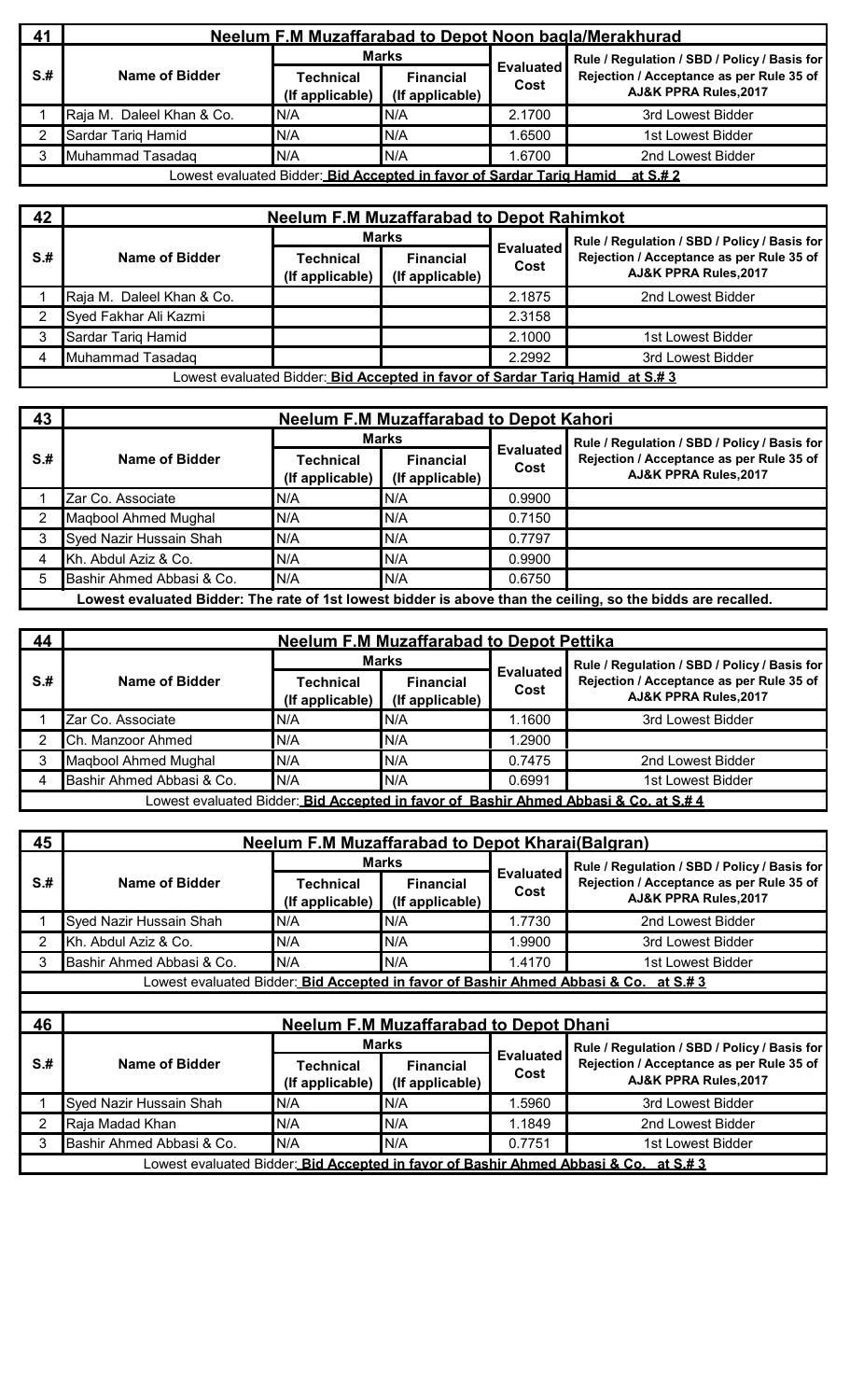| 47   | <b>Neelum F.M Muzaffarabad to Depot Noseri</b> |                                     |                                     |                          |                                                                                      |  |  |  |
|------|------------------------------------------------|-------------------------------------|-------------------------------------|--------------------------|--------------------------------------------------------------------------------------|--|--|--|
|      |                                                | <b>Marks</b>                        |                                     |                          | Rule / Regulation / SBD / Policy / Basis for                                         |  |  |  |
| $S+$ | Name of Bidder                                 | <b>Technical</b><br>(If applicable) | <b>Financial</b><br>(If applicable) | <b>Evaluated</b><br>Cost | Rejection / Acceptance as per Rule 35 of<br>AJ&K PPRA Rules, 2017                    |  |  |  |
|      | Zar Co. Associate                              | N/A                                 | IN/A                                | .4799                    | 3rd Lowest Bidder                                                                    |  |  |  |
|      | Sheikh Tahir Lateef                            | N/A                                 | IN/A                                | .2653                    | 2nd Lowest Bidder                                                                    |  |  |  |
|      | Bashir Ahmed Abbasi & Co.                      | N/A                                 | N/A                                 | 0.8231                   | 1st Lowest Bidder                                                                    |  |  |  |
|      |                                                |                                     |                                     |                          | Lowest evaluated Bidder: Bid Accepted in favor of Bashir Ahmed Abbasi & Co. at S.# 3 |  |  |  |

| 48  | <b>Neelum F.M Muzaffarabad to Depot Panikot</b> |                              |                                     |                          |                                                                                      |  |  |  |
|-----|-------------------------------------------------|------------------------------|-------------------------------------|--------------------------|--------------------------------------------------------------------------------------|--|--|--|
|     |                                                 | <b>Marks</b>                 |                                     |                          | Rule / Regulation / SBD / Policy / Basis for                                         |  |  |  |
| S.# | Name of Bidder                                  | Technical<br>(If applicable) | <b>Financial</b><br>(If applicable) | <b>Evaluated</b><br>Cost | Rejection / Acceptance as per Rule 35 of<br>AJ&K PPRA Rules, 2017                    |  |  |  |
|     | Syed Nazir Hussain Shah                         | N/A                          | IN/A                                | .7826                    | 2nd Lowest Bidder                                                                    |  |  |  |
|     | Kh. Abdul Aziz & Co.                            | N/A                          | N/A                                 | .9840                    | 3rd Lowest Bidder                                                                    |  |  |  |
|     | Bashir Ahmed Abbasi & Co.                       | N/A                          | N/A                                 | 1.4199                   | 1st Lowest Bidder                                                                    |  |  |  |
|     |                                                 |                              |                                     |                          | Lowest evaluated Bidder: Bid Accepted in favor of Bashir Ahmed Abbasi & Co. at S.# 3 |  |  |  |

| 49   | <b>Neelum F.M Muzaffarabad to Depot Barian</b> |                                     |                                     |                          |                                                                                                              |  |
|------|------------------------------------------------|-------------------------------------|-------------------------------------|--------------------------|--------------------------------------------------------------------------------------------------------------|--|
|      |                                                | Marks                               |                                     |                          | Rule / Regulation / SBD / Policy / Basis for                                                                 |  |
| $S+$ | Name of Bidder                                 | <b>Technical</b><br>(If applicable) | <b>Financial</b><br>(If applicable) | <b>Evaluated</b><br>Cost | Rejection / Acceptance as per Rule 35 of<br>AJ&K PPRA Rules, 2017                                            |  |
|      | Kh. Manzoor Ahmed                              | N/A                                 | IN/A                                | 1.6800                   |                                                                                                              |  |
|      | Syed Nazir Hussain Shah                        | N/A                                 | N/A                                 | 2.1000                   |                                                                                                              |  |
|      | Raja Madad Khan                                | N/A                                 | N/A                                 | 1.4859                   |                                                                                                              |  |
|      |                                                |                                     |                                     |                          | Lowest evaluated Bidder: The rate of 1st lowest bidder is above than the ceiling, so the bidds are recalled. |  |

| 50              | <b>Neelum F.M Muzaffarabad to Depot Attmagam</b> |                              |                                                |                          |                                                                                                              |  |  |
|-----------------|--------------------------------------------------|------------------------------|------------------------------------------------|--------------------------|--------------------------------------------------------------------------------------------------------------|--|--|
|                 |                                                  |                              | Marks                                          |                          | Rule / Regulation / SBD / Policy / Basis for                                                                 |  |  |
| $S+$            | Name of Bidder                                   | Technical<br>(If applicable) | <b>Financial</b><br>(If applicable)            | <b>Evaluated</b><br>Cost | Rejection / Acceptance as per Rule 35 of<br><b>AJ&amp;K PPRA Rules, 2017</b>                                 |  |  |
|                 | Sheikh Tahir Lateef                              | N/A                          | N/A                                            | 1.6900                   |                                                                                                              |  |  |
|                 | Sardar Amjad Iqbal                               | N/A                          | N/A                                            | 1.9916                   |                                                                                                              |  |  |
| 3               | Khursheed Anwar Awan                             | N/A                          | N/A                                            | 1.4934                   |                                                                                                              |  |  |
|                 |                                                  |                              |                                                |                          | Lowest evaluated Bidder: The rate of 1st lowest bidder is above than the ceiling, so the bidds are recalled. |  |  |
|                 |                                                  |                              |                                                |                          |                                                                                                              |  |  |
|                 |                                                  |                              |                                                |                          |                                                                                                              |  |  |
| 51              |                                                  |                              | <b>Neelum F.M Muzaffarabad to Depot Nagdar</b> |                          |                                                                                                              |  |  |
|                 |                                                  |                              | <b>Marks</b>                                   |                          | Rule / Regulation / SBD / Policy / Basis for                                                                 |  |  |
| S <sub>.#</sub> | <b>Name of Bidder</b>                            | Technical<br>(If applicable) | <b>Financial</b><br>(If applicable)            | <b>Evaluated</b><br>Cost | Rejection / Acceptance as per Rule 35 of<br>AJ&K PPRA Rules, 2017                                            |  |  |
|                 | Sheikh Tahir Lateef                              | N/A                          | N/A                                            | 4.9800                   |                                                                                                              |  |  |
| 2.              | Malik Zahid Hussain                              | N/A                          | N/A                                            | 4.3940                   |                                                                                                              |  |  |
|                 | Sheikh Manzoor Ahmed                             | N/A                          | N/A                                            | 4.0138                   |                                                                                                              |  |  |

| 52   | <b>Neelum F.M Muzaffarabad to Depot Lowat</b> |                                     |                                     |                          |                                                                                                              |  |
|------|-----------------------------------------------|-------------------------------------|-------------------------------------|--------------------------|--------------------------------------------------------------------------------------------------------------|--|
|      |                                               | <b>Marks</b>                        |                                     |                          | Rule / Regulation / SBD / Policy / Basis for                                                                 |  |
| $S+$ | Name of Bidder                                | <b>Technical</b><br>(If applicable) | <b>Financial</b><br>(If applicable) | <b>Evaluated</b><br>Cost | Rejection / Acceptance as per Rule 35 of<br>AJ&K PPRA Rules, 2017                                            |  |
|      | Zar Co. Associate                             | N/A                                 | N/A                                 | 4.0390                   |                                                                                                              |  |
|      | Ch. Manzoor Ahmed                             | N/A                                 | N/A                                 | 4.9000                   |                                                                                                              |  |
|      | <b>Iftikhar Ahmed Lone</b>                    | N/A                                 | N/A                                 | 4.8900                   |                                                                                                              |  |
|      |                                               |                                     |                                     |                          | Lowest evaluated Bidder: The rate of 1st lowest bidder is above than the ceiling, so the bidds are recalled. |  |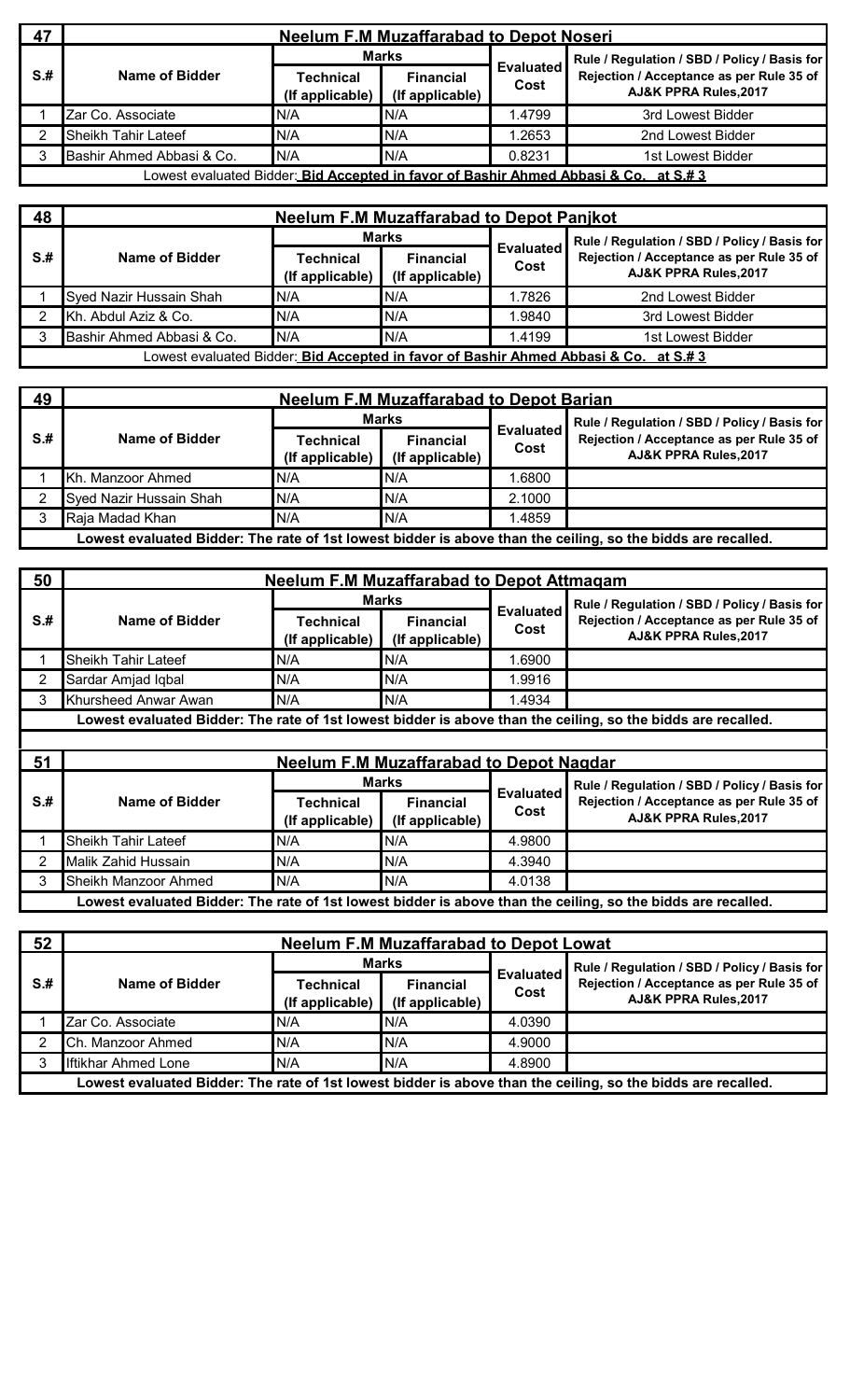| 53   | <b>Neelum F.M Muzaffarabad to Depot Dawarian</b> |                              |                                     |                          |                                                                                                              |  |
|------|--------------------------------------------------|------------------------------|-------------------------------------|--------------------------|--------------------------------------------------------------------------------------------------------------|--|
|      |                                                  | <b>Marks</b>                 |                                     |                          | Rule / Regulation / SBD / Policy / Basis for                                                                 |  |
| $S+$ | Name of Bidder                                   | Technical<br>(If applicable) | <b>Financial</b><br>(If applicable) | <b>Evaluated</b><br>Cost | Rejection / Acceptance as per Rule 35 of<br>AJ&K PPRA Rules, 2017                                            |  |
|      | <b>Sheikh Tahir Lateef</b>                       | N/A                          | IN/A                                | 2.2768                   |                                                                                                              |  |
|      |                                                  |                              |                                     |                          | Lowest evaluated Bidder: The rate of 1st lowest bidder is above than the ceiling, so the bidds are recalled. |  |

| 54   | <b>Neelum F.M Muzaffarabad to Depot Dudnial</b> |                              |                                     |                          |                                                                                                              |  |  |
|------|-------------------------------------------------|------------------------------|-------------------------------------|--------------------------|--------------------------------------------------------------------------------------------------------------|--|--|
|      |                                                 |                              | Marks                               |                          | Rule / Regulation / SBD / Policy / Basis for                                                                 |  |  |
| $S+$ | Name of Bidder                                  | Technical<br>(If applicable) | <b>Financial</b><br>(If applicable) | <b>Evaluated</b><br>Cost | Rejection / Acceptance as per Rule 35 of<br>AJ&K PPRA Rules, 2017                                            |  |  |
|      | Magbool Ahmed Mughal                            | N/A                          | N/A                                 | 2.7390                   |                                                                                                              |  |  |
|      | <b>Sheikh Tahir Lateef</b>                      | N/A                          | N/A                                 | 3.0980                   |                                                                                                              |  |  |
|      | M. Khalid Awan                                  | N/A                          | IN/A                                | 3.0913                   |                                                                                                              |  |  |
|      | <b>Abdul Rasheed Sheikh</b>                     | N/A                          | N/A                                 | 2.9798                   |                                                                                                              |  |  |
|      |                                                 |                              |                                     |                          | Lowest evaluated Bidder: The rate of 1st lowest bidder is above than the ceiling, so the bidds are recalled. |  |  |

| 55   |                            | <b>Neelum F.M Muzaffarabad to Depot Shardha</b> |                                     |                          |                                                                                                                   |  |  |  |
|------|----------------------------|-------------------------------------------------|-------------------------------------|--------------------------|-------------------------------------------------------------------------------------------------------------------|--|--|--|
|      |                            |                                                 | <b>Marks</b>                        |                          | Rule / Regulation / SBD / Policy / Basis for<br>Rejection / Acceptance as per Rule 35 of<br>AJ&K PPRA Rules, 2017 |  |  |  |
| $S+$ | Name of Bidder             | Technical<br>(If applicable)                    | <b>Financial</b><br>(If applicable) | <b>Evaluated</b><br>Cost |                                                                                                                   |  |  |  |
|      | Ch. Manzoor Ahmed          | N/A                                             | N/A                                 | 3.0900                   |                                                                                                                   |  |  |  |
|      | <b>Iftikhar Ahmed Lone</b> | N/A                                             | N/A                                 | 2.9689                   |                                                                                                                   |  |  |  |
|      | Sheikh Tahir Lateef        | N/A                                             | IN/A                                | 3.9700                   |                                                                                                                   |  |  |  |
|      | Malik Zahid Hussain        | N/A                                             | N/A                                 | 2.9990                   |                                                                                                                   |  |  |  |
| 5    | Kh. Abdul Aziz & Co.       | N/A                                             | N/A                                 | 3.3700                   |                                                                                                                   |  |  |  |
|      |                            |                                                 |                                     |                          | Lowest evaluated Bidder: The rate of 1st lowest bidder is above than the ceiling, so the bidds are recalled.      |  |  |  |
|      |                            |                                                 |                                     |                          |                                                                                                                   |  |  |  |
|      |                            |                                                 |                                     |                          |                                                                                                                   |  |  |  |

| 56   |                            |                              | <b>Neelum F.M Muzaffarabad to Depot Surgan</b> |                          |                                                                                                                   |
|------|----------------------------|------------------------------|------------------------------------------------|--------------------------|-------------------------------------------------------------------------------------------------------------------|
|      |                            |                              | Marks                                          |                          | Rule / Regulation / SBD / Policy / Basis for<br>Rejection / Acceptance as per Rule 35 of<br>AJ&K PPRA Rules, 2017 |
| $S+$ | Name of Bidder             | Technical<br>(If applicable) | <b>Financial</b><br>(If applicable)            | <b>Evaluated</b><br>Cost |                                                                                                                   |
|      | <b>Sheikh Tahir Lateef</b> | N/A                          | N/A                                            | 4.8400                   |                                                                                                                   |
| ົ    | Sardar Amjad Iqbal         | N/A                          | N/A                                            | 4.0488                   |                                                                                                                   |
| 3    | Syed Nazir Hussain Shah    | N/A                          | N/A                                            | 4.4400                   |                                                                                                                   |
|      | Kh. Abdul Aziz & Co.       | N/A                          | N/A                                            | 4.3900                   |                                                                                                                   |
| 5.   | Raja Madad Khan            | N/A                          | N/A                                            | 4.9018                   |                                                                                                                   |
|      |                            |                              |                                                |                          | Lowest evaluated Bidder: The rate of 1st lowest bidder is above than the ceiling, so the bidds are recalled.      |

| 57   | Neelum F.M Muzaffarabad to Depot Kel |                                     |                                     |                          |                                                                                                              |  |  |
|------|--------------------------------------|-------------------------------------|-------------------------------------|--------------------------|--------------------------------------------------------------------------------------------------------------|--|--|
|      |                                      | <b>Marks</b>                        |                                     |                          | Rule / Regulation / SBD / Policy / Basis for                                                                 |  |  |
| $S+$ | Name of Bidder                       | <b>Technical</b><br>(If applicable) | <b>Financial</b><br>(If applicable) | <b>Evaluated</b><br>Cost | Rejection / Acceptance as per Rule 35 of<br>AJ&K PPRA Rules, 2017                                            |  |  |
|      | <b>Sheikh Tahir Lateef</b>           | N/A                                 | IN/A                                | 6.3004                   |                                                                                                              |  |  |
|      | M. Khalid Awan                       | N/A                                 | N/A                                 | 3.9649                   |                                                                                                              |  |  |
|      | Abdul Rasheed Sheikh                 | N/A                                 | N/A                                 | 4.0319                   |                                                                                                              |  |  |
|      |                                      |                                     |                                     |                          | Lowest evaluated Bidder: The rate of 1st lowest bidder is above than the ceiling, so the bidds are recalled. |  |  |

| 58   | <b>Neelum F.M Muzaffarabad to Depot Janawai</b> |                                     |                                     |                   |                                                                                                              |  |  |
|------|-------------------------------------------------|-------------------------------------|-------------------------------------|-------------------|--------------------------------------------------------------------------------------------------------------|--|--|
|      |                                                 |                                     | Marks                               |                   | Rule / Regulation / SBD / Policy / Basis for                                                                 |  |  |
| $S+$ | Name of Bidder                                  | <b>Technical</b><br>(If applicable) | <b>Financial</b><br>(If applicable) | Evaluated<br>Cost | Rejection / Acceptance as per Rule 35 of<br>AJ&K PPRA Rules, 2017                                            |  |  |
|      | Ch. Manzoor Ahmed                               | N/A                                 | IN/A                                | 5.9626            |                                                                                                              |  |  |
|      | <b>Iftikhar Ahmed Lone</b>                      | N/A                                 | N/A                                 | 6.0300            |                                                                                                              |  |  |
|      | Mian M. Faroog                                  | N/A                                 | IN/A                                | 6.0900            |                                                                                                              |  |  |
|      | Kh. Abdul Aziz & Co.                            | N/A                                 | N/A                                 | 5.9590            |                                                                                                              |  |  |
|      |                                                 |                                     |                                     |                   | Lowest evaluated Bidder: The rate of 1st lowest bidder is above than the ceiling, so the bidds are recalled. |  |  |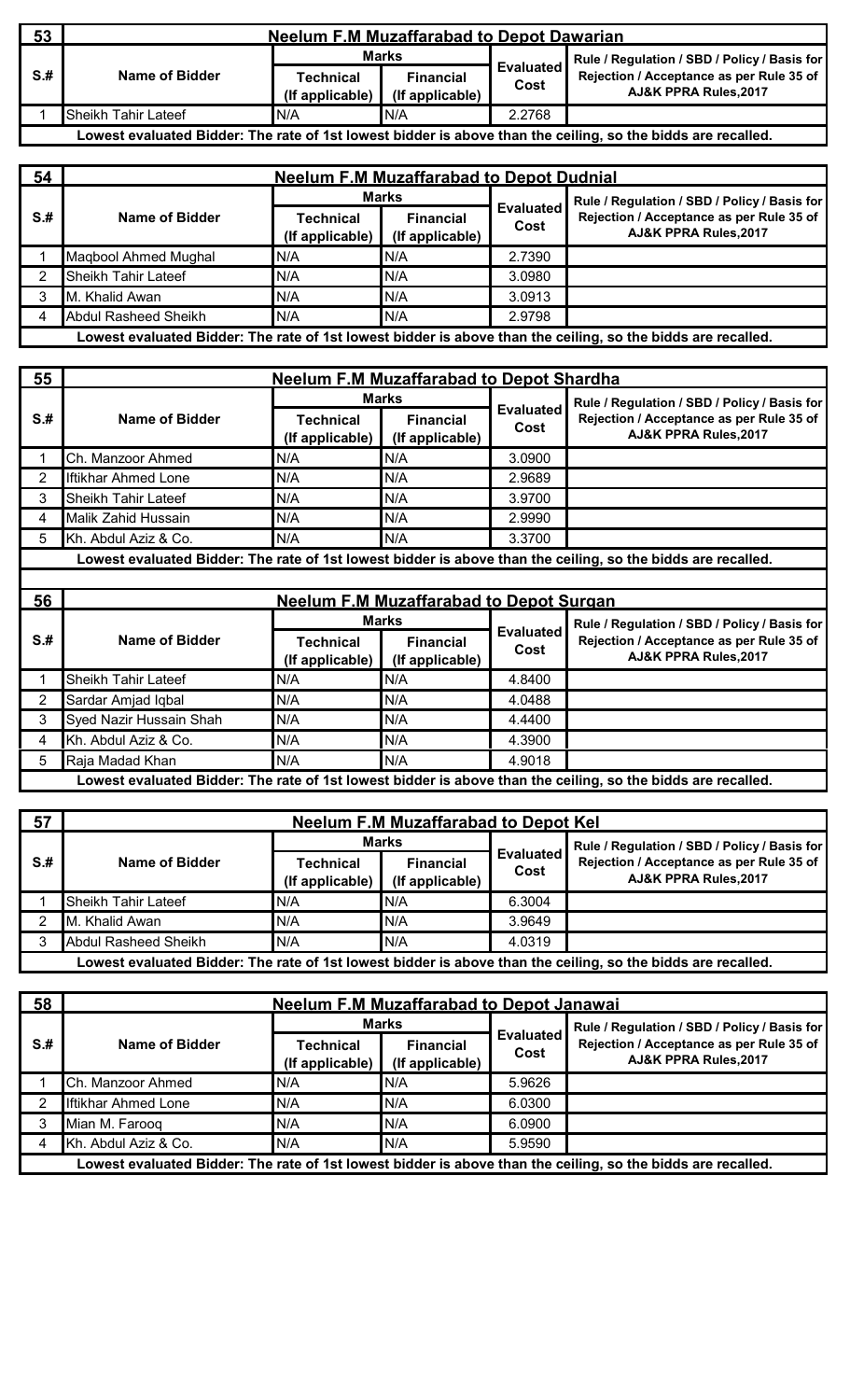| 59   | <b>Neelum F.M Muzaffarabad to Depot Phoolawai</b> |                                     |                                     |                          |                                                                                                              |  |  |
|------|---------------------------------------------------|-------------------------------------|-------------------------------------|--------------------------|--------------------------------------------------------------------------------------------------------------|--|--|
|      |                                                   |                                     | <b>Marks</b>                        |                          | Rule / Regulation / SBD / Policy / Basis for                                                                 |  |  |
| $S+$ | Name of Bidder                                    | <b>Technical</b><br>(If applicable) | <b>Financial</b><br>(If applicable) | <b>Evaluated</b><br>Cost | Rejection / Acceptance as per Rule 35 of<br>AJ&K PPRA Rules, 2017                                            |  |  |
|      | Ch. Manzoor Ahmed                                 | N/A                                 | N/A                                 | 6.0008                   |                                                                                                              |  |  |
|      | <b>Iftikhar Ahmed Lone</b>                        | N/A                                 | IN/A                                | 6.4900                   |                                                                                                              |  |  |
| 3    | Sheikh Tahir Lateef                               | N/A                                 | N/A                                 | 6.3400                   |                                                                                                              |  |  |
| 4    | Syed Nazir Hussain Shah                           | N/A                                 | IN/A                                | 6.4900                   |                                                                                                              |  |  |
| 5    | Kh. Abdul Aziz & Co.                              | N/A                                 | N/A                                 | 5.9990                   |                                                                                                              |  |  |
|      |                                                   |                                     |                                     |                          | Lowest evaluated Bidder: The rate of 1st lowest bidder is above than the ceiling, so the bidds are recalled. |  |  |

| 60  | <b>Neelum F.M Muzaffarabad to Depot Helmat</b> |                              |                                     |                          |                                                                                                              |  |
|-----|------------------------------------------------|------------------------------|-------------------------------------|--------------------------|--------------------------------------------------------------------------------------------------------------|--|
|     |                                                | Marks                        |                                     |                          | Rule / Regulation / SBD / Policy / Basis for                                                                 |  |
| S.H | Name of Bidder                                 | Technical<br>(If applicable) | <b>Financial</b><br>(If applicable) | <b>Evaluated</b><br>Cost | Rejection / Acceptance as per Rule 35 of<br>AJ&K PPRA Rules, 2017                                            |  |
|     | Sheikh Tahir Lateef                            |                              |                                     | 6.5884                   |                                                                                                              |  |
|     |                                                |                              |                                     |                          | Lowest evaluated Bidder: The rate of 1st lowest bidder is above than the ceiling, so the bidds are recalled. |  |
|     |                                                |                              |                                     |                          |                                                                                                              |  |

| 61   | <b>Neelum F.M Muzaffarabad to Depot Taobutt</b> |                                     |                                     |                          |                                                                                                              |  |
|------|-------------------------------------------------|-------------------------------------|-------------------------------------|--------------------------|--------------------------------------------------------------------------------------------------------------|--|
|      |                                                 | <b>Marks</b>                        |                                     |                          | Rule / Regulation / SBD / Policy / Basis for                                                                 |  |
| $S+$ | Name of Bidder                                  | <b>Technical</b><br>(If applicable) | <b>Financial</b><br>(If applicable) | <b>Evaluated</b><br>Cost | Rejection / Acceptance as per Rule 35 of<br>AJ&K PPRA Rules, 2017                                            |  |
|      | <b>Sheikh Tahir Lateef</b>                      | N/A                                 | N/A                                 | 6.9900                   |                                                                                                              |  |
|      | Sardar Amjad Iqbal                              | N/A                                 | IN/A                                | 6.3159                   |                                                                                                              |  |
|      | Syed Nazir Hussain Shah                         | N/A                                 | N/A                                 | 6.8900                   |                                                                                                              |  |
|      |                                                 |                                     |                                     |                          | Lowest evaluated Bidder: The rate of 1st lowest bidder is above than the ceiling, so the bidds are recalled. |  |

| 62   | <b>Itifag F.M Sensa to Depot Sarsawa</b>                                           |                                     |                                     |                          |                                                                             |  |  |  |
|------|------------------------------------------------------------------------------------|-------------------------------------|-------------------------------------|--------------------------|-----------------------------------------------------------------------------|--|--|--|
|      |                                                                                    | <b>Marks</b>                        |                                     |                          | Rule / Regulation / SBD / Policy / Basis for                                |  |  |  |
| $S+$ | Name of Bidder                                                                     | <b>Technical</b><br>(If applicable) | <b>Financial</b><br>(If applicable) | <b>Evaluated</b><br>Cost | Rejection / Acceptance as per Rule 35 of<br><b>AJ&amp;K PPRA Rules.2017</b> |  |  |  |
|      | Mehmood Ahmed Khan                                                                 | N/A                                 | IN/A                                | 0.6881                   | 2nd Lowest Bidder                                                           |  |  |  |
|      | Muhammad Mushtag                                                                   | N/A                                 | IN/A                                | 0.6689                   | 1st Lowest Bidder                                                           |  |  |  |
|      | Lowest evaluated Bidder: <i>Bid Accepted in favor of Muhammad Mushtag at S.# 2</i> |                                     |                                     |                          |                                                                             |  |  |  |

| 63   | <b>Itifag F.M Sensa to Depot Panjerra</b>                                            |                              |                                     |                          |                                                                             |  |  |  |  |
|------|--------------------------------------------------------------------------------------|------------------------------|-------------------------------------|--------------------------|-----------------------------------------------------------------------------|--|--|--|--|
|      |                                                                                      | <b>Marks</b>                 |                                     |                          | Rule / Regulation / SBD / Policy / Basis for                                |  |  |  |  |
| $S+$ | Name of Bidder                                                                       | Technical<br>(If applicable) | <b>Financial</b><br>(If applicable) | <b>Evaluated</b><br>Cost | Rejection / Acceptance as per Rule 35 of<br><b>AJ&amp;K PPRA Rules.2017</b> |  |  |  |  |
|      | Mehmood Ahmed Khan                                                                   | N/A                          | N/A                                 | 0.6881                   | 1st Lowest Bidder                                                           |  |  |  |  |
|      | Adeel Khushal Khan & Co.                                                             | N/A                          | N/A                                 | 0.7799                   | 2nd Lowest Bidder                                                           |  |  |  |  |
|      | Lowest evaluated Bidder: <i>Bid Accepted in favor of Mehmood Ahmed Khan at S.# 1</i> |                              |                                     |                          |                                                                             |  |  |  |  |

| 64  | <b>Itifag F.M Sensa to Depot Talian</b> |                                     |                                     |                          |                                                                                       |  |  |
|-----|-----------------------------------------|-------------------------------------|-------------------------------------|--------------------------|---------------------------------------------------------------------------------------|--|--|
|     |                                         | <b>Marks</b>                        |                                     |                          | Rule / Regulation / SBD / Policy / Basis for                                          |  |  |
| S.# | Name of Bidder                          | <b>Technical</b><br>(If applicable) | <b>Financial</b><br>(If applicable) | <b>Evaluated</b><br>Cost | Rejection / Acceptance as per Rule 35 of<br>AJ&K PPRA Rules, 2017                     |  |  |
|     | Mehmood Ahmed Khan                      | N/A                                 | IN/A                                | 0.8081                   | 1st Lowest Bidder                                                                     |  |  |
|     | Adeel Khushal Khan & Co.                | N/A                                 | IN/A                                | 0.8900                   | 2nd Lowest Bidder                                                                     |  |  |
|     |                                         |                                     |                                     |                          | Lowest evaluated Bidder: <i>Bid Accepted in favor of Mehmood Ahmed Khan  at S.# 1</i> |  |  |

| 65   | <b>Itifag F.M Sensa to Depot Nalian</b> |                              |                                     |                          |                                                                                                                   |  |  |
|------|-----------------------------------------|------------------------------|-------------------------------------|--------------------------|-------------------------------------------------------------------------------------------------------------------|--|--|
|      |                                         |                              | <b>Marks</b>                        |                          | Rule / Regulation / SBD / Policy / Basis for<br>Rejection / Acceptance as per Rule 35 of<br>AJ&K PPRA Rules, 2017 |  |  |
| $S+$ | Name of Bidder                          | Technical<br>(If applicable) | <b>Financial</b><br>(If applicable) | <b>Evaluated</b><br>Cost |                                                                                                                   |  |  |
|      | Mehmood Ahmed Khan                      | N/A                          | N/A                                 | .1081                    | 2nd Lowest Bidder                                                                                                 |  |  |
|      | M. Yunis Khan & Sons                    | N/A                          | N/A                                 | .0981                    | 1st Lowest Bidder                                                                                                 |  |  |
|      |                                         |                              |                                     |                          | Lowest evaluated Bidder: Bid Accepted in favor of M. Yunis Khan & Sons at S.# 2                                   |  |  |
|      |                                         |                              |                                     |                          |                                                                                                                   |  |  |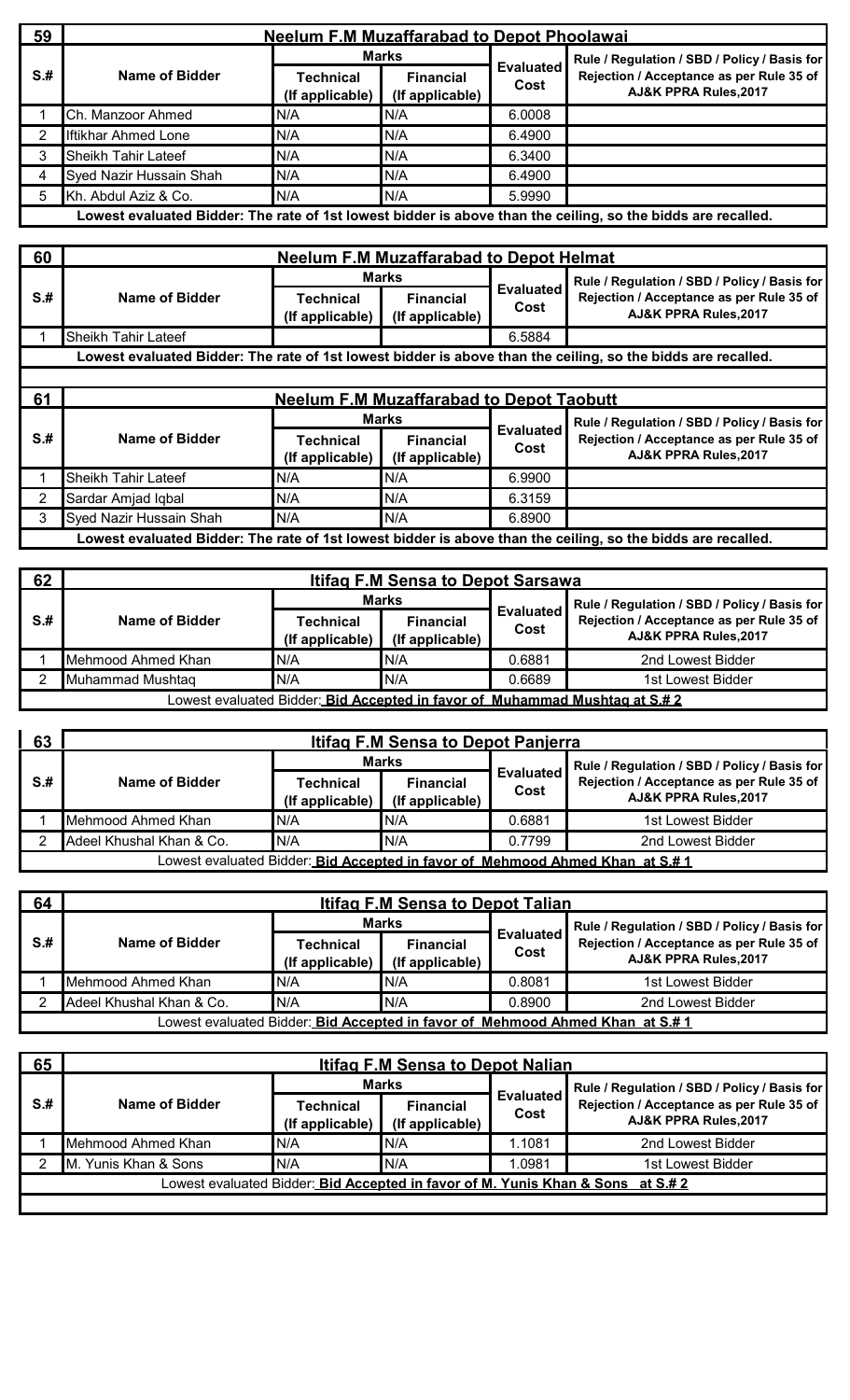| 66   | Itifag F.M Sensa to Depot Qamroti/Panag-gali                                         |                              |                                     |                          |                                                                   |  |  |  |  |
|------|--------------------------------------------------------------------------------------|------------------------------|-------------------------------------|--------------------------|-------------------------------------------------------------------|--|--|--|--|
|      |                                                                                      | <b>Marks</b>                 |                                     |                          | Rule / Regulation / SBD / Policy / Basis for                      |  |  |  |  |
| $S+$ | Name of Bidder                                                                       | Technical<br>(If applicable) | <b>Financial</b><br>(If applicable) | <b>Evaluated</b><br>Cost | Rejection / Acceptance as per Rule 35 of<br>AJ&K PPRA Rules, 2017 |  |  |  |  |
|      | Mehmood Ahmed Khan                                                                   | N/A                          | IN/A                                | 0.8981                   | 1st Lowest Bidder                                                 |  |  |  |  |
|      | Raja M Akbir Khan                                                                    | N/A                          | N/A                                 | 0.9750                   | 2nd Lowest Bidder                                                 |  |  |  |  |
|      | Lowest evaluated Bidder: <i>Bid Accepted in favor of Mehmood Ahmed Khan at S.# 1</i> |                              |                                     |                          |                                                                   |  |  |  |  |

| 67   | <b>Itifag F.M Sensa to Depot Fethepur Thakyala</b>                            |                              |                                     |                          |                                                                   |  |  |  |  |
|------|-------------------------------------------------------------------------------|------------------------------|-------------------------------------|--------------------------|-------------------------------------------------------------------|--|--|--|--|
|      |                                                                               | <b>Marks</b>                 |                                     |                          | Rule / Regulation / SBD / Policy / Basis for                      |  |  |  |  |
| $S+$ | Name of Bidder                                                                | Technical<br>(If applicable) | <b>Financial</b><br>(If applicable) | <b>Evaluated</b><br>Cost | Rejection / Acceptance as per Rule 35 of<br>AJ&K PPRA Rules, 2017 |  |  |  |  |
|      | Mehmood Ahmed Khan                                                            | N/A                          | N/A                                 | .0981                    | 1st Lowest Bidder                                                 |  |  |  |  |
|      | Raja M Akbir Khan                                                             | IN/A                         | IN/A                                | 1.1111                   | 2nd Lowest Bidder                                                 |  |  |  |  |
|      | Muhammad Mushtaq                                                              | N/A                          | N/A                                 | .1997                    | 3rd Lowest Bidder                                                 |  |  |  |  |
|      | Lowest evaluated Bidder: Bid Accepted in favor of Mehmood Ahmed Khan at S.# 1 |                              |                                     |                          |                                                                   |  |  |  |  |

| 68   | <b>Itifag F.M Sensa to Depot Mithrani</b>                                     |                                     |                                     |                          |                                                                   |  |  |  |  |
|------|-------------------------------------------------------------------------------|-------------------------------------|-------------------------------------|--------------------------|-------------------------------------------------------------------|--|--|--|--|
|      |                                                                               | <b>Marks</b>                        |                                     |                          | Rule / Regulation / SBD / Policy / Basis for                      |  |  |  |  |
| $S+$ | Name of Bidder                                                                | <b>Technical</b><br>(If applicable) | <b>Financial</b><br>(If applicable) | <b>Evaluated</b><br>Cost | Rejection / Acceptance as per Rule 35 of<br>AJ&K PPRA Rules, 2017 |  |  |  |  |
|      | Mehmood Ahmed Khan                                                            | N/A                                 | N/A                                 | 1.3981                   | 1st Lowest Bidder                                                 |  |  |  |  |
|      | Raja M Akbir Khan                                                             | N/A                                 | IN/A                                | 1.4510                   | 2nd Lowest Bidder                                                 |  |  |  |  |
|      | Muhammad Mushtag                                                              | N/A                                 | IN/A                                | 1.7195                   | 3rd Lowest Bidder                                                 |  |  |  |  |
|      | Lowest evaluated Bidder: Bid Accepted in favor of Mehmood Ahmed Khan at S.# 1 |                                     |                                     |                          |                                                                   |  |  |  |  |

| 69                                                                                   | <b>Itifag F.M Sensa to Depot Jandrot</b> |                                     |                                     |                          |                                                                   |  |  |  |
|--------------------------------------------------------------------------------------|------------------------------------------|-------------------------------------|-------------------------------------|--------------------------|-------------------------------------------------------------------|--|--|--|
|                                                                                      |                                          | <b>Marks</b>                        |                                     |                          | Rule / Regulation / SBD / Policy / Basis for                      |  |  |  |
| $S+$                                                                                 | Name of Bidder                           | <b>Technical</b><br>(If applicable) | <b>Financial</b><br>(If applicable) | <b>Evaluated</b><br>Cost | Rejection / Acceptance as per Rule 35 of<br>AJ&K PPRA Rules, 2017 |  |  |  |
|                                                                                      | Mehmood Ahmed Khan                       | N/A                                 | IN/A                                | 1.2581                   | 1st Lowest Bidder                                                 |  |  |  |
|                                                                                      | Raja M Akbir Khan                        | N/A                                 | IN/A                                | 1.4510                   | 2nd Lowest Bidder                                                 |  |  |  |
|                                                                                      | Muhammad Mushtag                         | N/A                                 | IN/A                                | 1.7411                   | 3rd Lowest Bidder                                                 |  |  |  |
| Lowest evaluated Bidder: <i>Bid Accepted in favor of Mehmood Ahmed Khan at S.# 1</i> |                                          |                                     |                                     |                          |                                                                   |  |  |  |

| $\overline{1}$ 70                                                                    | <b>Itifag F.M Sensa to Depot Morra</b> |                              |                                     |                          |                                                                   |  |  |  |
|--------------------------------------------------------------------------------------|----------------------------------------|------------------------------|-------------------------------------|--------------------------|-------------------------------------------------------------------|--|--|--|
|                                                                                      |                                        |                              | Marks                               |                          | Rule / Regulation / SBD / Policy / Basis for                      |  |  |  |
| S.#                                                                                  | Name of Bidder                         | Technical<br>(If applicable) | <b>Financial</b><br>(If applicable) | <b>Evaluated</b><br>Cost | Rejection / Acceptance as per Rule 35 of<br>AJ&K PPRA Rules, 2017 |  |  |  |
|                                                                                      | Mehmood Ahmed Khan                     | N/A                          | N/A                                 | .3581                    | 1st Lowest Bidder                                                 |  |  |  |
|                                                                                      | Raja M Akbir Khan                      | N/A                          | N/A                                 | .5500                    | 2nd Lowest Bidder                                                 |  |  |  |
|                                                                                      | Muhammad Mushtag                       | N/A                          | N/A                                 | 1.7695                   | 3rd Lowest Bidder                                                 |  |  |  |
| Lowest evaluated Bidder: <i>Bid Accepted in favor of Mehmood Ahmed Khan at S.# 1</i> |                                        |                              |                                     |                          |                                                                   |  |  |  |

| 71<br>Itifag F.M Sensa to Depot Pothigala/kerela majan |                    |                              |                                     |                          |                                                                               |  |
|--------------------------------------------------------|--------------------|------------------------------|-------------------------------------|--------------------------|-------------------------------------------------------------------------------|--|
|                                                        |                    | <b>Marks</b>                 |                                     |                          | Rule / Regulation / SBD / Policy / Basis for                                  |  |
| $S+$                                                   | Name of Bidder     | Technical<br>(If applicable) | <b>Financial</b><br>(If applicable) | <b>Evaluated</b><br>Cost | Rejection / Acceptance as per Rule 35 of<br>AJ&K PPRA Rules, 2017             |  |
|                                                        | Mehmood Ahmed Khan | N/A                          | IN/A                                | .2581                    | 1st Lowest Bidder                                                             |  |
|                                                        | Raja M Akbir Khan  | N/A                          | IN/A                                | .5500                    | 2nd Lowest Bidder                                                             |  |
|                                                        |                    |                              |                                     |                          | Lowest evaluated Bidder: Bid Accepted in favor of Mehmood Ahmed Khan at S.# 1 |  |

| 72   | <b>Itifag F.M Sensa to Depot Goi</b> |                              |                                                                 |       |                                                                               |  |  |  |
|------|--------------------------------------|------------------------------|-----------------------------------------------------------------|-------|-------------------------------------------------------------------------------|--|--|--|
|      |                                      | <b>Marks</b>                 |                                                                 |       | Rule / Regulation / SBD / Policy / Basis for                                  |  |  |  |
| $S+$ | Name of Bidder                       | Technical<br>(If applicable) | <b>Evaluated</b><br><b>Financial</b><br>Cost<br>(If applicable) |       | Rejection / Acceptance as per Rule 35 of<br>AJ&K PPRA Rules, 2017             |  |  |  |
|      | Mehmood Ahmed Khan                   | N/A                          | N/A                                                             | .0881 | 1st Lowest Bidder                                                             |  |  |  |
|      | Muhammad Rayaz                       | N/A                          | N/A                                                             | .2289 | 2nd Lowest Bidder                                                             |  |  |  |
|      | M. Yunis Khan & Sons                 | N/A                          | N/A                                                             | .2600 | 3rd Lowest Bidder                                                             |  |  |  |
|      |                                      |                              |                                                                 |       | Lowest evaluated Bidder: Bid Accepted in favor of Mehmood Ahmed Khan at S.# 1 |  |  |  |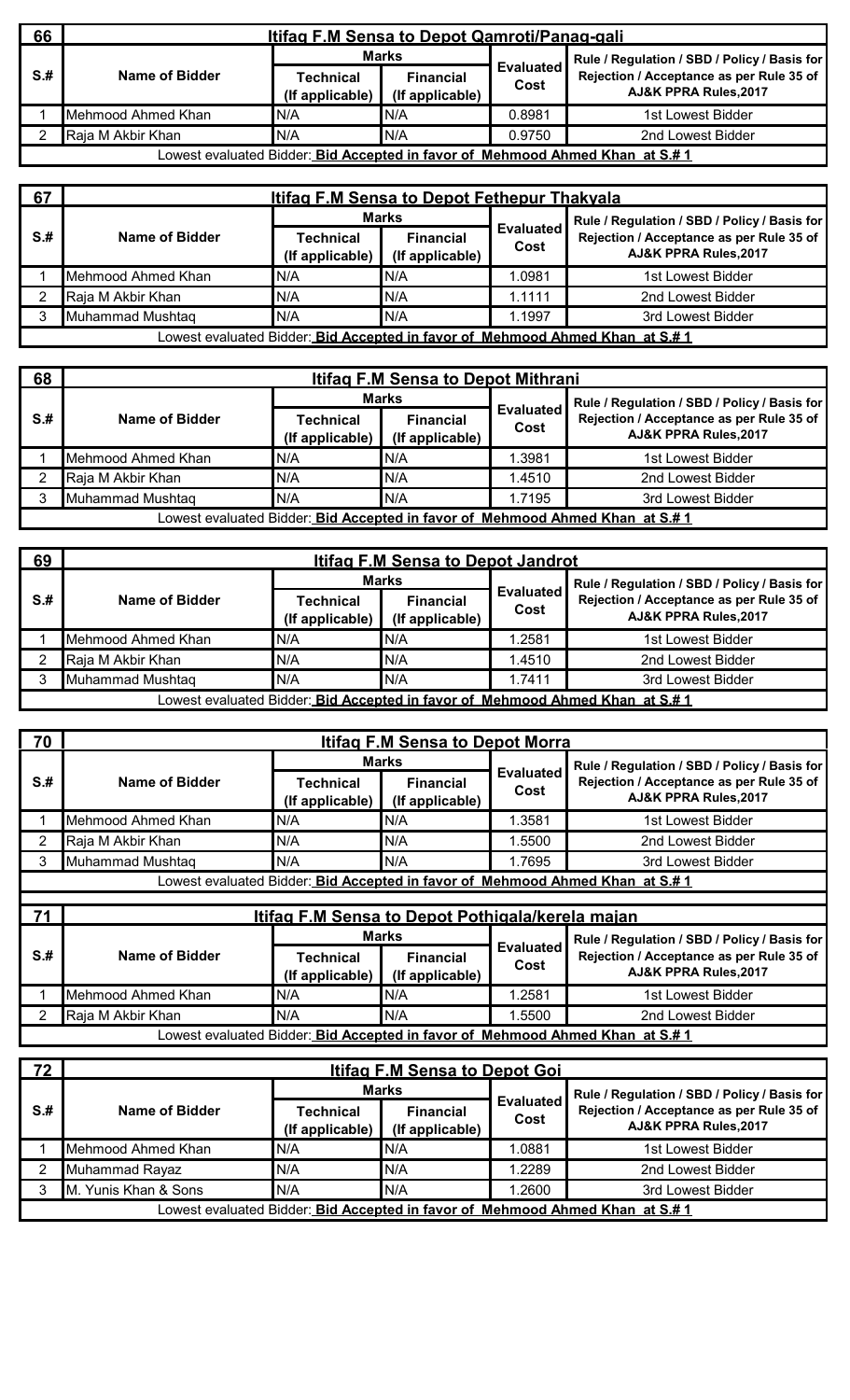| 73   | <b>Itifag F.M Sensa to Depot Tattapani</b>                                    |                                     |                                     |                  |                                                                   |  |  |  |
|------|-------------------------------------------------------------------------------|-------------------------------------|-------------------------------------|------------------|-------------------------------------------------------------------|--|--|--|
|      |                                                                               | Marks                               |                                     | <b>Evaluated</b> | Rule / Regulation / SBD / Policy / Basis for                      |  |  |  |
| $S+$ | Name of Bidder                                                                | <b>Technical</b><br>(If applicable) | <b>Financial</b><br>(If applicable) | Cost             | Rejection / Acceptance as per Rule 35 of<br>AJ&K PPRA Rules, 2017 |  |  |  |
|      | Mehmood Ahmed Khan                                                            | N/A                                 | IN/A                                | 0.9881           | 1st Lowest Bidder                                                 |  |  |  |
|      | Muhammad Rayaz                                                                | N/A                                 | N/A                                 | 1.1200           | 3rd Lowest Bidder                                                 |  |  |  |
|      | Adeel Khushal Khan & Co.                                                      | N/A                                 | N/A                                 | .0311            | 2nd Lowest Bidder                                                 |  |  |  |
|      | Lowest evaluated Bidder: Bid Accepted in favor of Mehmood Ahmed Khan at S.# 1 |                                     |                                     |                  |                                                                   |  |  |  |

| 74   | Itifag F.M Sensa to Depot Phagwari |                                     |                                          |                          |                                                                               |  |  |  |  |
|------|------------------------------------|-------------------------------------|------------------------------------------|--------------------------|-------------------------------------------------------------------------------|--|--|--|--|
|      |                                    |                                     | <b>Marks</b>                             |                          | Rule / Regulation / SBD / Policy / Basis for                                  |  |  |  |  |
| $S+$ | Name of Bidder                     | Technical<br>(If applicable)        | <b>Financial</b><br>(If applicable)      | <b>Evaluated</b><br>Cost | Rejection / Acceptance as per Rule 35 of<br>AJ&K PPRA Rules, 2017             |  |  |  |  |
|      | Mehmood Ahmed Khan                 | N/A                                 | N/A                                      | 0.8981                   | 1st Lowest Bidder                                                             |  |  |  |  |
|      | Muhammad Rayaz                     | N/A                                 | N/A                                      | 1.0800                   | 3rd Lowest Bidder                                                             |  |  |  |  |
|      | Adeel Khushal Khan & Co.           | N/A                                 | N/A                                      | 1.0499                   | 2nd Lowest Bidder                                                             |  |  |  |  |
|      |                                    |                                     |                                          |                          | Lowest evaluated Bidder: Bid Accepted in favor of Mehmood Ahmed Khan at S.# 1 |  |  |  |  |
|      |                                    |                                     |                                          |                          |                                                                               |  |  |  |  |
| 75   |                                    |                                     | <b>Itifag F.M Sensa to Depot Dhanwan</b> |                          |                                                                               |  |  |  |  |
|      |                                    |                                     | Marks                                    | <b>Evaluated</b>         | Rule / Regulation / SBD / Policy / Basis for                                  |  |  |  |  |
| $S+$ | Name of Bidder                     | <b>Technical</b><br>(If applicable) | <b>Financial</b><br>(If applicable)      | Cost                     | Rejection / Acceptance as per Rule 35 of<br>AJ&K PPRA Rules, 2017             |  |  |  |  |
|      | Mehmood Ahmed Khan                 | N/A                                 | N/A                                      | 1.3481                   | 1st Lowest Bidder                                                             |  |  |  |  |
|      | M. Yunis Khan & Sons               | N/A                                 | N/A                                      | 1.3699                   | 2nd Lowest Bidder                                                             |  |  |  |  |

Lowest evaluated Bidder: **Bid Accepted in favor of Mehmood Ahmed Khan at S.# 1**

| . 76 ' | <b>Itifaq F.M Sensa to Depot Sehrra</b>                                                |                              |                                     |                          |                                                                             |  |  |  |
|--------|----------------------------------------------------------------------------------------|------------------------------|-------------------------------------|--------------------------|-----------------------------------------------------------------------------|--|--|--|
|        |                                                                                        | <b>Marks</b>                 |                                     |                          | Rule / Regulation / SBD / Policy / Basis for                                |  |  |  |
| S.#    | Name of Bidder                                                                         | Technical<br>(If applicable) | <b>Financial</b><br>(If applicable) | <b>Evaluated</b><br>Cost | Rejection / Acceptance as per Rule 35 of<br><b>AJ&amp;K PPRA Rules.2017</b> |  |  |  |
|        | Mehmood Ahmed Khan                                                                     | N/A                          | IN/A                                | 1.0781                   | 1st Lowest Bidder                                                           |  |  |  |
|        | Muhammad Mushtag                                                                       | N/A                          | N/A                                 | 1.1911                   | 2nd Lowest Bidder                                                           |  |  |  |
|        | Lowest evaluated Bidder: <b>_Bid Accepted in favor of _Mehmood Ahmed Khan_at S.# 1</b> |                              |                                     |                          |                                                                             |  |  |  |

| 77   | <b>Itifag F.M Sensa to Depot Dharbazar</b>                                            |                              |                                     |                  |                                                                   |  |  |
|------|---------------------------------------------------------------------------------------|------------------------------|-------------------------------------|------------------|-------------------------------------------------------------------|--|--|
|      |                                                                                       | Marks                        |                                     | <b>Evaluated</b> | Rule / Regulation / SBD / Policy / Basis for                      |  |  |
| $S+$ | Name of Bidder                                                                        | Technical<br>(If applicable) | <b>Financial</b><br>(If applicable) |                  | Rejection / Acceptance as per Rule 35 of<br>AJ&K PPRA Rules, 2017 |  |  |
|      | Mehmood Ahmed Khan                                                                    | IN/A                         | N/A                                 | 1.1581           | 1st Lowest Bidder                                                 |  |  |
|      | Abdul Maieed Khan                                                                     | N/A                          | N/A                                 | .3800            | 2nd Lowest Bidder                                                 |  |  |
|      | Lowest evaluated Bidder: <b>Bid Accepted in favor of Mehmood Ahmed Khan  at S.# 1</b> |                              |                                     |                  |                                                                   |  |  |

| 78  | Itifag F.M Sensa to Depot Mandhol |                                     |                                     |                          |                                                                               |  |
|-----|-----------------------------------|-------------------------------------|-------------------------------------|--------------------------|-------------------------------------------------------------------------------|--|
|     |                                   | Marks                               |                                     |                          | Rule / Regulation / SBD / Policy / Basis for                                  |  |
| S.# | Name of Bidder                    | <b>Technical</b><br>(If applicable) | <b>Financial</b><br>(If applicable) | <b>Evaluated</b><br>Cost | Rejection / Acceptance as per Rule 35 of<br>AJ&K PPRA Rules, 2017             |  |
|     | Mehmood Ahmed Khan                | N/A                                 | IN/A                                | 1.1581                   | 1st Lowest Bidder                                                             |  |
|     | Abdul Majeed Khan                 | N/A                                 | IN/A                                | .3947                    | 2nd Lowest Bidder                                                             |  |
|     |                                   |                                     |                                     |                          | Lowest evaluated Bidder: Bid Accepted in favor of Mehmood Ahmed Khan at S.# 1 |  |

| 79                                                                                   | Itifaq F.M Sensa to Depot Chambagali |                              |                                     |                          |                                                                   |  |  |
|--------------------------------------------------------------------------------------|--------------------------------------|------------------------------|-------------------------------------|--------------------------|-------------------------------------------------------------------|--|--|
|                                                                                      |                                      |                              | <b>Marks</b>                        |                          | Rule / Regulation / SBD / Policy / Basis for                      |  |  |
| $S+$                                                                                 | Name of Bidder                       | Technical<br>(If applicable) | <b>Financial</b><br>(If applicable) | <b>Evaluated</b><br>Cost | Rejection / Acceptance as per Rule 35 of<br>AJ&K PPRA Rules, 2017 |  |  |
|                                                                                      | Mehmood Ahmed Khan                   | N/A                          | IN/A                                | 1.1981                   | 1st Lowest Bidder                                                 |  |  |
|                                                                                      | Adeel Khushal Khan & Co.             | N/A                          | IN/A                                | 1.5786                   | 3rd Lowest Bidder                                                 |  |  |
|                                                                                      | <b>Anwar Brothers</b>                | N/A                          | IN/A                                | .3999                    | 2nd Lowest Bidder                                                 |  |  |
| Lowest evaluated Bidder: <b>Bid Accepted in favor of Mehmood Ahmed Khan at S.# 1</b> |                                      |                              |                                     |                          |                                                                   |  |  |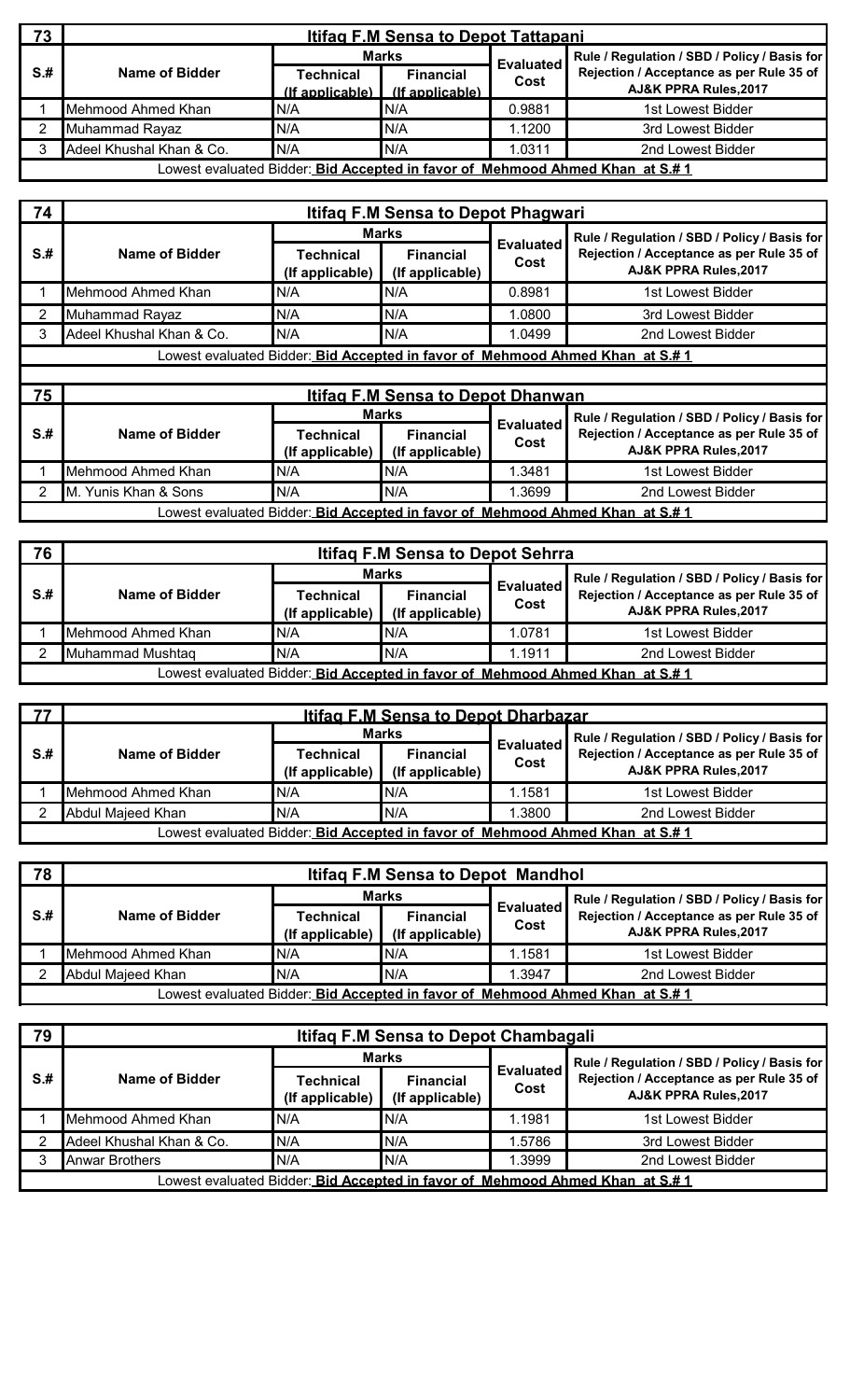| 80   | Depot Ghari-dupptta to Kaimanja |                                                                                  |                                     |                          |                                                                                                                   |  |  |  |
|------|---------------------------------|----------------------------------------------------------------------------------|-------------------------------------|--------------------------|-------------------------------------------------------------------------------------------------------------------|--|--|--|
|      |                                 |                                                                                  | <b>Marks</b>                        |                          | Rule / Regulation / SBD / Policy / Basis for                                                                      |  |  |  |
| $S+$ | Name of Bidder                  | <b>Technical</b><br>(If applicable)                                              | <b>Financial</b><br>(If applicable) | <b>Evaluated</b><br>Cost | Rejection / Acceptance as per Rule 35 of<br><b>AJ&amp;K PPRA Rules, 2017</b>                                      |  |  |  |
|      | Sardar Imtiaz Ahmed Abbasi      | N/A                                                                              | N/A                                 | 1.7913                   | 3rd Lowest Bidder                                                                                                 |  |  |  |
| 2    | Syed Fakhar Ali Kazmi           | N/A                                                                              | N/A                                 | 1.5555                   | 1st Lowest Bidder                                                                                                 |  |  |  |
| 3    | Sardar Tariq Hamid              | N/A                                                                              | N/A                                 | 1.6500                   | 2nd Lowest Bidder                                                                                                 |  |  |  |
|      |                                 |                                                                                  |                                     |                          |                                                                                                                   |  |  |  |
|      |                                 | Lowest evaluated Bidder: Bid Accepted in favor of Syed Fakhar Ali Kazmi at S.# 2 |                                     |                          |                                                                                                                   |  |  |  |
|      |                                 |                                                                                  |                                     |                          |                                                                                                                   |  |  |  |
| 81   |                                 |                                                                                  | Depot Ghari-dupptta to Dachormiran  |                          |                                                                                                                   |  |  |  |
|      |                                 |                                                                                  | <b>Marks</b>                        |                          |                                                                                                                   |  |  |  |
| $S+$ | Name of Bidder                  | <b>Technical</b><br>(If applicable)                                              | <b>Financial</b><br>(If applicable) | <b>Evaluated</b><br>Cost | Rule / Regulation / SBD / Policy / Basis for<br>Rejection / Acceptance as per Rule 35 of<br>AJ&K PPRA Rules, 2017 |  |  |  |
|      | Sardar Imtiaz Ahmed Abbasi      | N/A                                                                              | N/A                                 | 1.9797                   |                                                                                                                   |  |  |  |
| 2    | Syed Fakhar Ali Kazmi           | N/A                                                                              | N/A                                 | 1.7913                   |                                                                                                                   |  |  |  |
| 3    | Sardar Tariq Hamid              | N/A                                                                              | N/A                                 | 1.5400                   |                                                                                                                   |  |  |  |

| 82   | Depot Ghari-dupptta to Pahteali                                                                              |                                     |                                     |                          |                                                                   |  |  |  |
|------|--------------------------------------------------------------------------------------------------------------|-------------------------------------|-------------------------------------|--------------------------|-------------------------------------------------------------------|--|--|--|
|      |                                                                                                              | <b>Marks</b>                        |                                     |                          | Rule / Regulation / SBD / Policy / Basis for                      |  |  |  |
| $S+$ | Name of Bidder                                                                                               | <b>Technical</b><br>(If applicable) | <b>Financial</b><br>(If applicable) | <b>Evaluated</b><br>Cost | Rejection / Acceptance as per Rule 35 of<br>AJ&K PPRA Rules, 2017 |  |  |  |
|      | Sardar Imtiaz Ahmed Abbasi                                                                                   | N/A                                 | IN/A                                | 1.2900                   |                                                                   |  |  |  |
|      | Syed Fakhar Ali Kazmi                                                                                        | N/A                                 | IN/A                                | 1.8000                   |                                                                   |  |  |  |
|      | Sardar Tariq Hamid                                                                                           | N/A                                 | N/A                                 | 1.4800                   |                                                                   |  |  |  |
|      | Lowest evaluated Bidder: The 1st lowest bidder refused to work on his given rate, so the bidds are recalled. |                                     |                                     |                          |                                                                   |  |  |  |

| 83   | Depot Hattian Bala to Khelana |                                                                           |                                     |                          |                                                                   |  |  |
|------|-------------------------------|---------------------------------------------------------------------------|-------------------------------------|--------------------------|-------------------------------------------------------------------|--|--|
|      |                               |                                                                           | <b>Marks</b>                        |                          | Rule / Regulation / SBD / Policy / Basis for                      |  |  |
| $S+$ | Name of Bidder                | Technical<br>(If applicable)                                              | <b>Financial</b><br>(If applicable) | <b>Evaluated</b><br>Cost | Rejection / Acceptance as per Rule 35 of<br>AJ&K PPRA Rules, 2017 |  |  |
|      | Raja M. Daleel Khan & Co.     | N/A                                                                       | N/A                                 | 4.1500                   | 3rd Lowest Bidder                                                 |  |  |
|      | Nasrullaah Khan               | N/A                                                                       | IN/A                                | 1.2151                   | 1st Lowest Bidder                                                 |  |  |
|      | Sardar Tariq Hamid            | N/A                                                                       | N/A                                 | .2500                    | 2nd Lowest Bidder                                                 |  |  |
|      |                               | Lowest evaluated Bidder: Bid Accepted in favor of Nasrullah Khan at S.# 2 |                                     |                          |                                                                   |  |  |

| 84   | <b>Depot Hattian Bala to Gundigran</b> |                                     |                                      |                          |                                                                                        |  |  |  |
|------|----------------------------------------|-------------------------------------|--------------------------------------|--------------------------|----------------------------------------------------------------------------------------|--|--|--|
|      |                                        | Marks                               |                                      |                          | Rule / Regulation / SBD / Policy / Basis for                                           |  |  |  |
| $S+$ | Name of Bidder                         | Technical<br>(If applicable)        | <b>Financial</b><br>(If applicable)  | <b>Evaluated</b><br>Cost | Rejection / Acceptance as per Rule 35 of<br>AJ&K PPRA Rules, 2017                      |  |  |  |
|      | Raja M. Daleel Khan & Co.              | N/A                                 | N/A                                  | 4.0000                   | 2nd Lowest Bidder                                                                      |  |  |  |
|      | Muhammad Saeed Zafar                   | N/A                                 | N/A                                  | 3.0000                   | 1st Lowest Bidder                                                                      |  |  |  |
|      |                                        |                                     |                                      |                          | Lowest evaluated Bidder: Bid Accepted in favor of Muhammad Saeed Zafar at S.# 2        |  |  |  |
|      |                                        |                                     |                                      |                          |                                                                                        |  |  |  |
| 85   |                                        |                                     | Depot Hattian Bala to Cham-nardhjian |                          |                                                                                        |  |  |  |
|      |                                        | <b>Marks</b>                        |                                      |                          | Rule / Regulation / SBD / Policy / Basis for                                           |  |  |  |
| $S+$ | Name of Bidder                         | <b>Technical</b><br>(If applicable) | <b>Financial</b><br>(If applicable)  | <b>Evaluated</b><br>Cost | Rejection / Acceptance as per Rule 35 of<br>AJ&K PPRA Rules, 2017                      |  |  |  |
|      | Raja M. Daleel Khan & Co.              | N/A                                 | N/A                                  | 1.6960                   | 3rd Lowest Bidder                                                                      |  |  |  |
| 2    | Nasrullah Khan                         | N/A                                 | N/A                                  | 1.4000                   | 2nd Lowest Bidder                                                                      |  |  |  |
| 3    | Syed Fakhar Ali Kazmi                  | N/A                                 | N/A                                  | 1.9200                   |                                                                                        |  |  |  |
| 4    | Muhammad Saeed Zafar                   | N/A                                 | N/A                                  | 1.2000                   | 1st Lowest Bidder                                                                      |  |  |  |
|      |                                        |                                     |                                      |                          | Lowest evaluated Bidder: <i>Bid Accepted in favor of Muhammad Saeed Zafar at S.# 4</i> |  |  |  |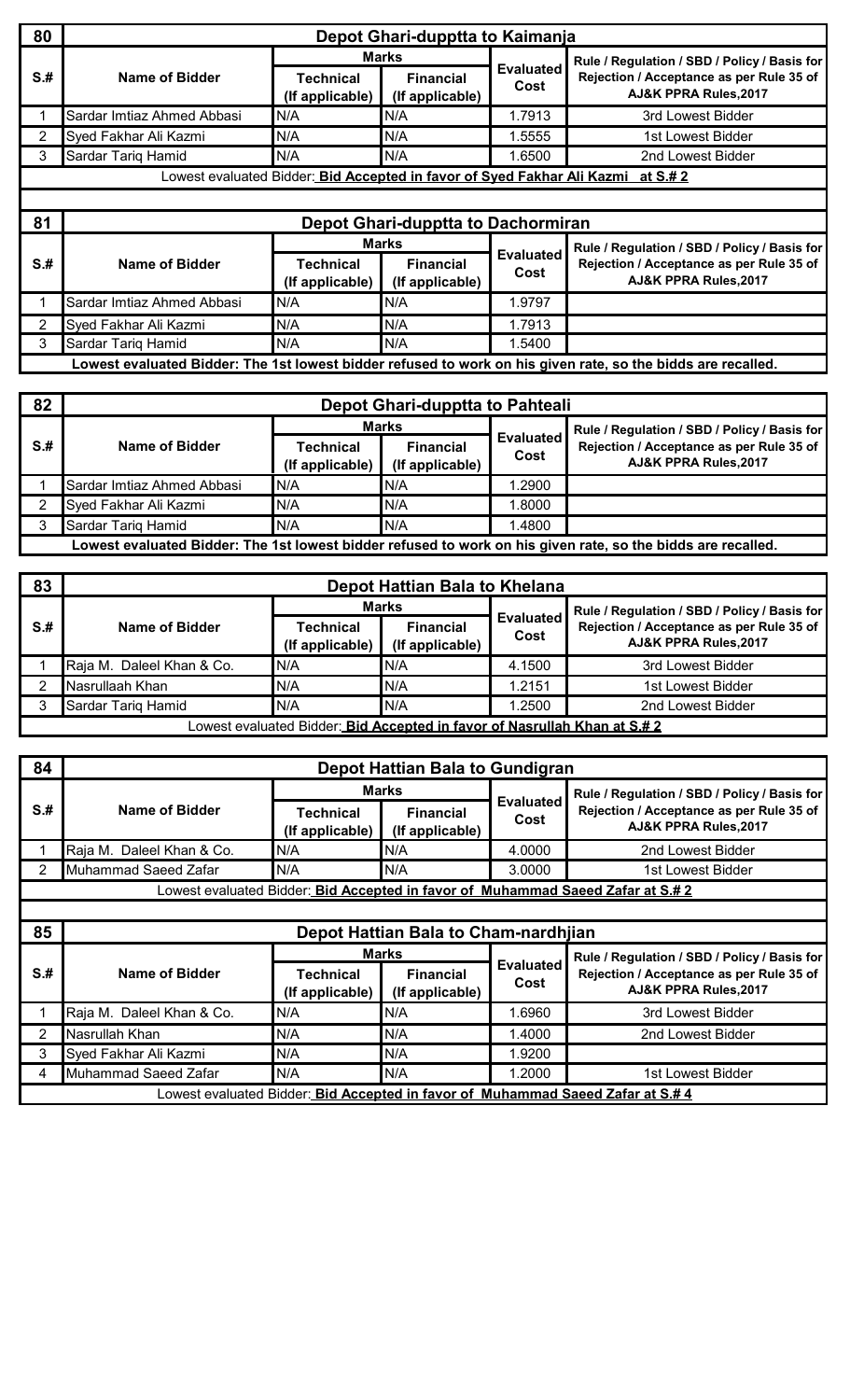| 86   | Depot Hattian Bala to Ghel-jabra                                                |                              |                                     |                          |                                                                   |  |  |  |  |
|------|---------------------------------------------------------------------------------|------------------------------|-------------------------------------|--------------------------|-------------------------------------------------------------------|--|--|--|--|
|      |                                                                                 |                              | <b>Marks</b>                        |                          | Rule / Regulation / SBD / Policy / Basis for                      |  |  |  |  |
| $S+$ | Name of Bidder                                                                  | Technical<br>(If applicable) | <b>Financial</b><br>(If applicable) | <b>Evaluated</b><br>Cost | Rejection / Acceptance as per Rule 35 of<br>AJ&K PPRA Rules, 2017 |  |  |  |  |
|      | Raja M. Daleel Khan & Co.                                                       | N/A                          | N/A                                 | .5842                    | 3rd Lowest Bidder                                                 |  |  |  |  |
|      | Nasrullah Khan                                                                  | N/A                          | N/A                                 | .3000                    | 2nd Lowest Bidder                                                 |  |  |  |  |
|      | Syed Fakhar Ali Kazmi                                                           | N/A                          | N/A                                 | .6080                    |                                                                   |  |  |  |  |
| 4    | Muhammad Saeed Zafar                                                            | N/A                          | N/A                                 | .2500                    | 1st Lowest Bidder                                                 |  |  |  |  |
|      | Lowest evaluated Bidder: Bid Accepted in favor of Muhammad Saeed Zafar at S.# 4 |                              |                                     |                          |                                                                   |  |  |  |  |

| 87  | Depot Hattian Bala to Mora Sadiq |                                     |                                     |                          |                                                                                                            |  |  |
|-----|----------------------------------|-------------------------------------|-------------------------------------|--------------------------|------------------------------------------------------------------------------------------------------------|--|--|
|     |                                  | Marks                               |                                     |                          | Rule / Regulation / SBD / Policy / Basis for                                                               |  |  |
| S.# | Name of Bidder                   | <b>Technical</b><br>(If applicable) | <b>Financial</b><br>(If applicable) | <b>Evaluated</b><br>Cost | Rejection / Acceptance as per Rule 35 of<br>AJ&K PPRA Rules, 2017                                          |  |  |
|     | Nasrullah Khan                   | N/A                                 | IN/A                                | 1.4000                   |                                                                                                            |  |  |
|     | <b>Muhammad Saeed Zafar</b>      | N/A                                 | IN/A                                | 2.5000                   |                                                                                                            |  |  |
|     |                                  |                                     |                                     |                          | Lowest evaluated Bidder: <b>Bid Accepted for this station from alternate route, sto this is cancelled.</b> |  |  |

| 88   | <b>Depot Hattian Bala to Revend</b> |                              |                                     |                          |                                                                                                            |  |  |
|------|-------------------------------------|------------------------------|-------------------------------------|--------------------------|------------------------------------------------------------------------------------------------------------|--|--|
|      |                                     | <b>Marks</b>                 |                                     |                          | Rule / Regulation / SBD / Policy / Basis for                                                               |  |  |
| $S+$ | Name of Bidder                      | Technical<br>(If applicable) | <b>Financial</b><br>(If applicable) | <b>Evaluated</b><br>Cost | Rejection / Acceptance as per Rule 35 of<br>AJ&K PPRA Rules, 2017                                          |  |  |
|      | Nasrullah Khan                      | N/A                          | IN/A                                | .8000                    |                                                                                                            |  |  |
|      | Muhammad Saeed Zafar                | N/A                          | N/A                                 | 2.6800                   |                                                                                                            |  |  |
|      | Sardar Tarig Hamid                  | N/A                          | N/A                                 | .6000                    |                                                                                                            |  |  |
|      |                                     |                              |                                     |                          | Lowest evaluated Bidder: <b>Bid Accepted for this station from alternate route, sto this is cancelled.</b> |  |  |

| 89              | <b>Depot Hattian Bala to Mandal</b> |                                     |                                     |                          |                                                                                                                              |  |
|-----------------|-------------------------------------|-------------------------------------|-------------------------------------|--------------------------|------------------------------------------------------------------------------------------------------------------------------|--|
|                 | Name of Bidder                      | Marks                               |                                     |                          | Rule / Regulation / SBD / Policy / Basis for                                                                                 |  |
| $S+$            |                                     | Technical<br>(If applicable)        | <b>Financial</b><br>(If applicable) | <b>Evaluated</b><br>Cost | Rejection / Acceptance as per Rule 35 of<br><b>AJ&amp;K PPRA Rules, 2017</b>                                                 |  |
|                 | Raja M. Daleel Khan & Co.           | N/A                                 | N/A                                 | 4.5000                   |                                                                                                                              |  |
|                 | Syed M. Anwar Shah & Sons           | N/A                                 | N/A                                 | 3.1570                   |                                                                                                                              |  |
| 3               | Nasrullah Khan                      | N/A                                 | N/A                                 | 4.0000                   |                                                                                                                              |  |
|                 |                                     |                                     |                                     |                          | Lowest evaluated Bidder: The rate of 1st lowest bidder is above than the ceiling, so the bidds are recalled.                 |  |
|                 |                                     |                                     |                                     |                          |                                                                                                                              |  |
|                 |                                     |                                     |                                     |                          |                                                                                                                              |  |
| 90              |                                     |                                     | Depot Hattian Bala to Moji          |                          |                                                                                                                              |  |
|                 |                                     |                                     | <b>Marks</b>                        |                          |                                                                                                                              |  |
| S <sub>.#</sub> | Name of Bidder                      | <b>Technical</b><br>(If applicable) | <b>Financial</b><br>(If applicable) | <b>Evaluated</b><br>Cost | Rule / Regulation / SBD / Policy / Basis for<br>Rejection / Acceptance as per Rule 35 of<br><b>AJ&amp;K PPRA Rules, 2017</b> |  |
|                 | Raja M. Daleel Khan & Co.           | N/A                                 | N/A                                 | 4.7500                   | 2nd Lowest Bidder                                                                                                            |  |
|                 | Syed M. Anwar Shah & Sons           | N/A                                 | N/A                                 | 5.0000                   | 3rd Lowest Bidder                                                                                                            |  |
| 3               | Nasrullah Khan                      | N/A                                 | N/A                                 | 3.4500                   | 1st Lowest Bidder                                                                                                            |  |

| 91   | Depot Attmagam/Kundal Shai to Kuttan |                              |                                     |                          |                                                                                                              |
|------|--------------------------------------|------------------------------|-------------------------------------|--------------------------|--------------------------------------------------------------------------------------------------------------|
|      | Name of Bidder                       | <b>Marks</b>                 |                                     |                          | Rule / Regulation / SBD / Policy / Basis for                                                                 |
| $S+$ |                                      | Technical<br>(If applicable) | <b>Financial</b><br>(If applicable) | <b>Evaluated</b><br>Cost | Rejection / Acceptance as per Rule 35 of<br>AJ&K PPRA Rules, 2017                                            |
|      | Sheikh Tahir Lateef                  | N/A                          | N/A                                 | 0.9890                   |                                                                                                              |
|      | Mian M. Farooq                       | N/A                          | N/A                                 | 1.2100                   |                                                                                                              |
|      | Malik Zahid Hussain                  | N/A                          | N/A                                 | 0.9388                   |                                                                                                              |
|      | Raja Madad Khan                      | N/A                          | IN/A                                | 0.9998                   |                                                                                                              |
| 5    | Kh. Abdul Aziz & Co.                 | N/A                          | N/A                                 | 1.0094                   |                                                                                                              |
|      |                                      |                              |                                     |                          | Lowest evaluated Bidder: The rate of 1st lowest bidder is above than the ceiling, so the bidds are recalled. |